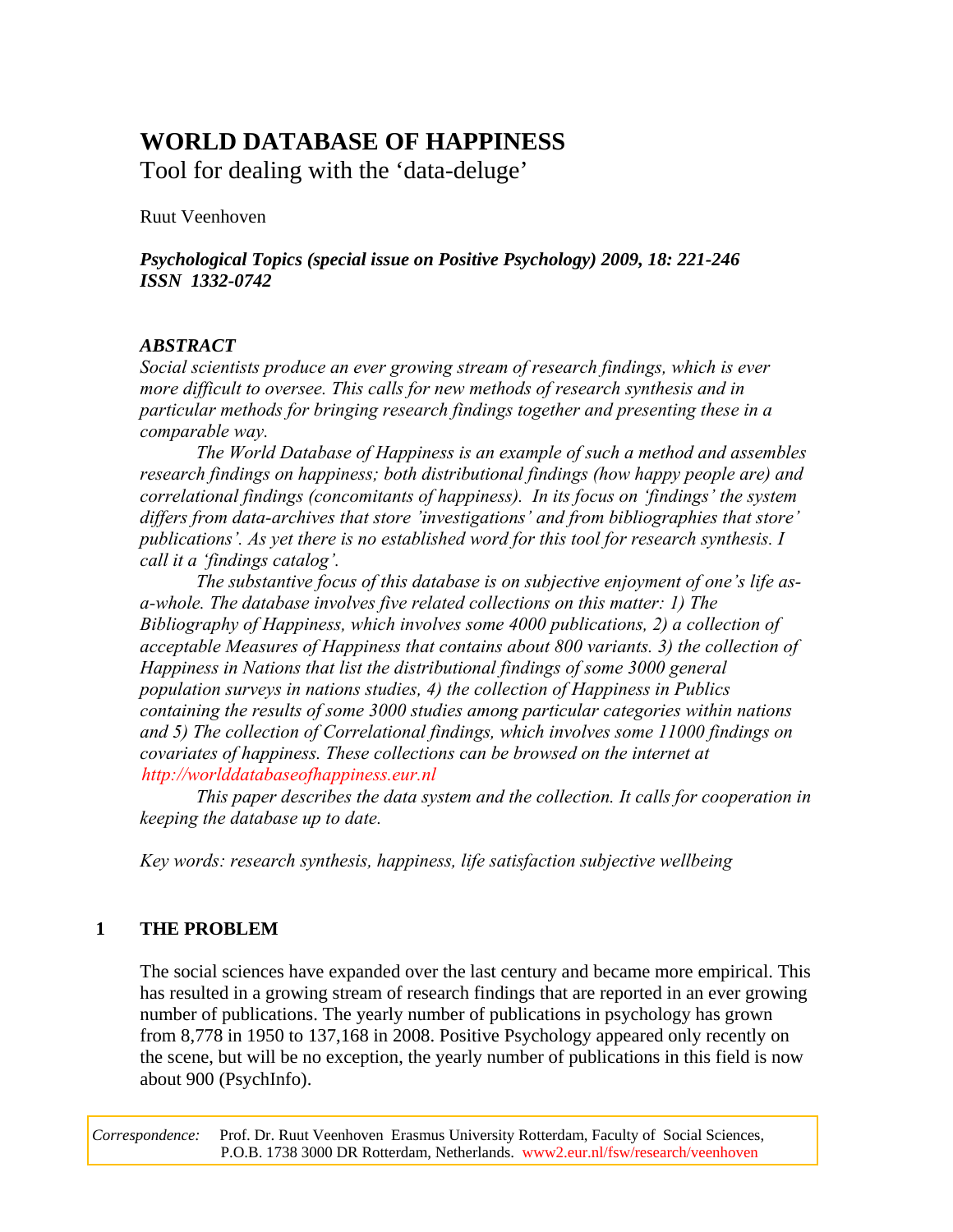#### *Data deluge*

As the heap of research findings is growing, it becomes ever more difficult to oversee all the gathered facts. Typically we see the most recent facts at the top of the pile and a few particularly salient facts that are brought up over and again. Most fruits of empirical research get out of sight and are often hardly retrievable, not even for interested specialists. As a result, there is less accumulation of knowledge than the available data would permit and a lot of double work. This is a remarkable failure in the science system.

#### *Ways of dealing with that flood*

The scientific community has dealt with this problem in four ways: One approach is the search for universal *laws*, believed to integrate all observational data. This theory driven approach makes sense in some fields of the social sciences, but in most fields reality is too complex for that and is descriptive analysis more appropriate. Now that modern data technology makes descriptive accounts better possible, there is even talk about the 'end of theory' (Anderson 2008).

 Another common approach is *specialization*, that is, knowing more about less. Psychology has split-up in a myriad of research fields the members of which gather in separate rooms at psychology conferences and communicate in separate journals. Positive Psychology is just one example of this trend, with its new specialized journals and research associations. Specialization involves smaller heaps of research findings, but otherwise encounters the same problem of growing mounds. Even in the young specialization of Positive Psychology it is almost impossible to oversee all the research findings that are being produced.

 A third approach is the use of *information technology* for getting to know more in less time. In that context academics read fewer book and spend less time in libraries but download more text from the internet and use more often search machines. Though this involves a considerable efficiency gain, the problem of getting an overview still remains and sometimes even gets worse.

 A last way to deal with this problem of data deluge is *research synthesis*, which involves both narrative review studies and quantitative meta-analysis. This paper is about a tool for research synthesis and for that reason I take a closer look at that approach.

#### *Research synthesis*

Research synthesis is taking stock of available research in a particular field. Techniques for doing that have much developed in the last decade; among other things because the growing piles of research findings make this approach more profitable. Classic books on research synthesis are Wolf (1993), Light & Pillemer (1984) and Cooper and Hedges (1994). Since 2009 there is also a scientific journal on Research Synthesis Methods (Editors: Lipsey & Schmidt).

 Research synthesis should not be mixed up with 'secondary analyses of available data, that is, re-analysis of data initially gathered by someone else. Data analysis, whether primary or secondary, produces 'findings', such as distributions of a particular variable in a particular population and correlations of such a variable with other variables. Research synthesis is about assembling such 'findings' from different studies in order to get a broader view and to reduce bias.

 Traditionally research synthesis is done in periodical literature reviews, such as 'state-of-the-art' articles in scientific journals or in handbooks on a particular subject. Such studies are typically made by senior specialists and have sections on 'what we want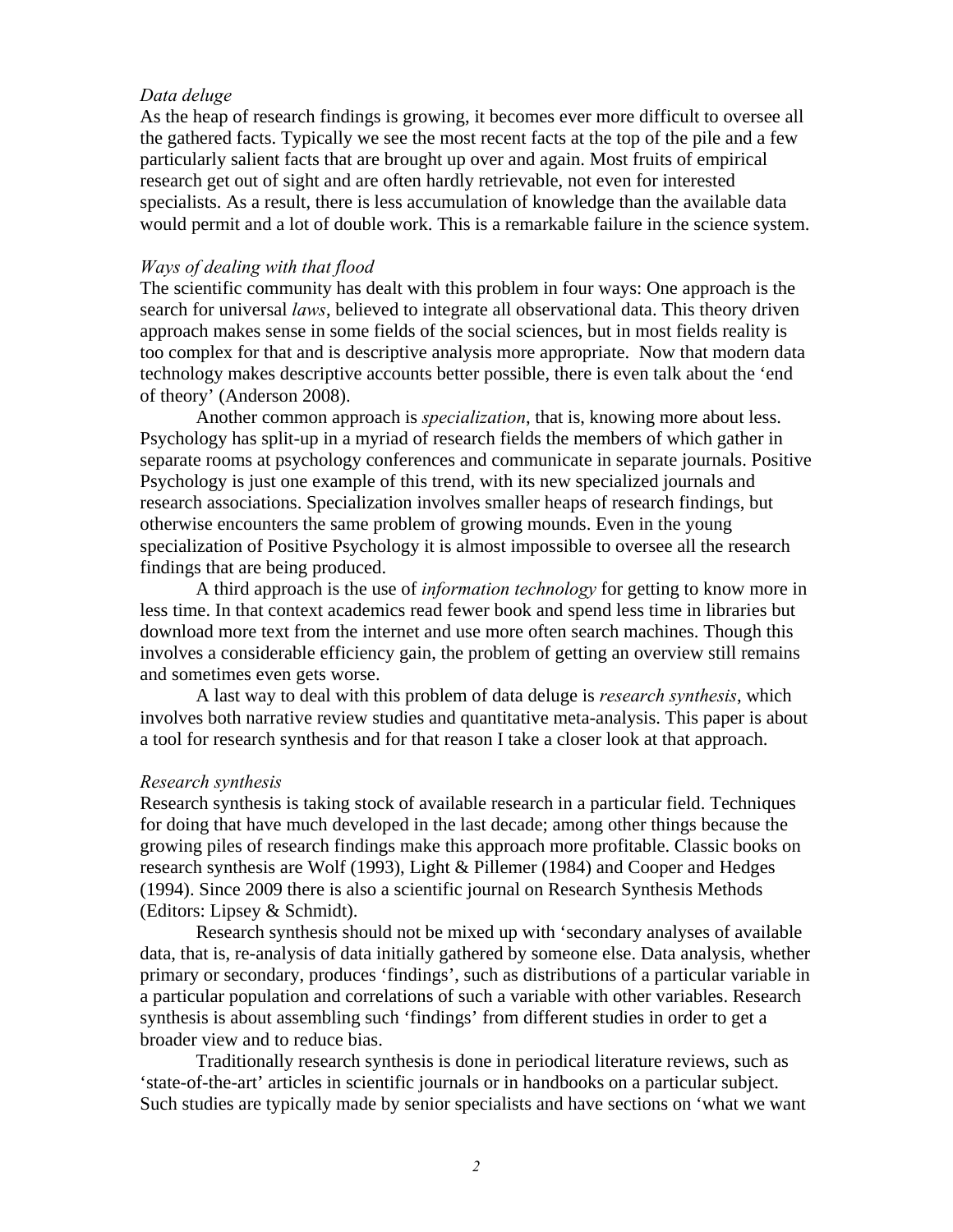to know', 'what we do know' and 'what don't we know'. This is called *narrative research synthesis*. The term 'narrative' denotes both that reviewers interpret the research findings for constructing a bigger story and also that they draw heavily on the interpretations found in the literature under review. Research synthesis of this kind is often theory driven and screens the available data for evidence for or against a particular theory.

 More recently techniques for *quantitative meta-analysis* have appeared on the scene (e.g. Hunter& Schmidt 2004)*.* In that approach the focus is on observed facts rather than on interpretations. Quantitative meta-analysis aims at an accurate description of reality in the first place, both of general trends and of contextual variations. Since short this approach is facilitated with new statistical tools and specialized computer programs (e.g. NCSS software for meta analysis). This approach requires the existence of a large and homogenous body of research findings and this condition is more often met in the medical field than in the social sciences.

#### *Limitations of research synthesis*

Summing-up of research findings sounds easier than it is. Several problems blur the view. One of the problems is in the *conceptual focus*. Research on what precisely should be summarized? Narrative reviewers are often not very precise and fail to come up with a clear definition. Quantitative reviewers are mostly more precise but often take a different view. As a result, synthetic studies are typically not very compatible and as such remain a one-time assessment rather than being a step in ongoing accumulation of knowledge in the field.

 A related problem is that synthetic studies tend to be *selective* is several ways. Most studies limit to findings reported in scientific journals and this involves various biases, such as underrepresentation of findings on non-differences and neglect of findings that do not fit fashionable theories. Recent findings from modern English speaking nations are typically overrepresented, which limits the view on cultural variation and change over time.

 A related problem is that synthetic studies are mostly *incomplete*. Their coverage is typically restricted to what one scholar can handle within the restrictions of teaching load and a temporary grant. Wider programs for research synthesis are scarce as yet, at least in the social sciences.

 Research money is more easily found for the production of new findings than for the accumulation of past research and as a result there is not only little research synthesis, but also *little continuity* in that strand. Synthetic studies are typically one-time assessments and get soon out-dated. It is also difficult to build on earlier synthetic studies because they tend to be badly documented. Review articles have long lists of reference, but provide typically little detail about the research findings they summarize. Scientific journals limit length for such detail and book publishers tend not to be enthusiastic either for printing much detail for a small readership. Consequently, much research synthesis starts from zero. There is little accumulation in the research strand that aims at accumulation.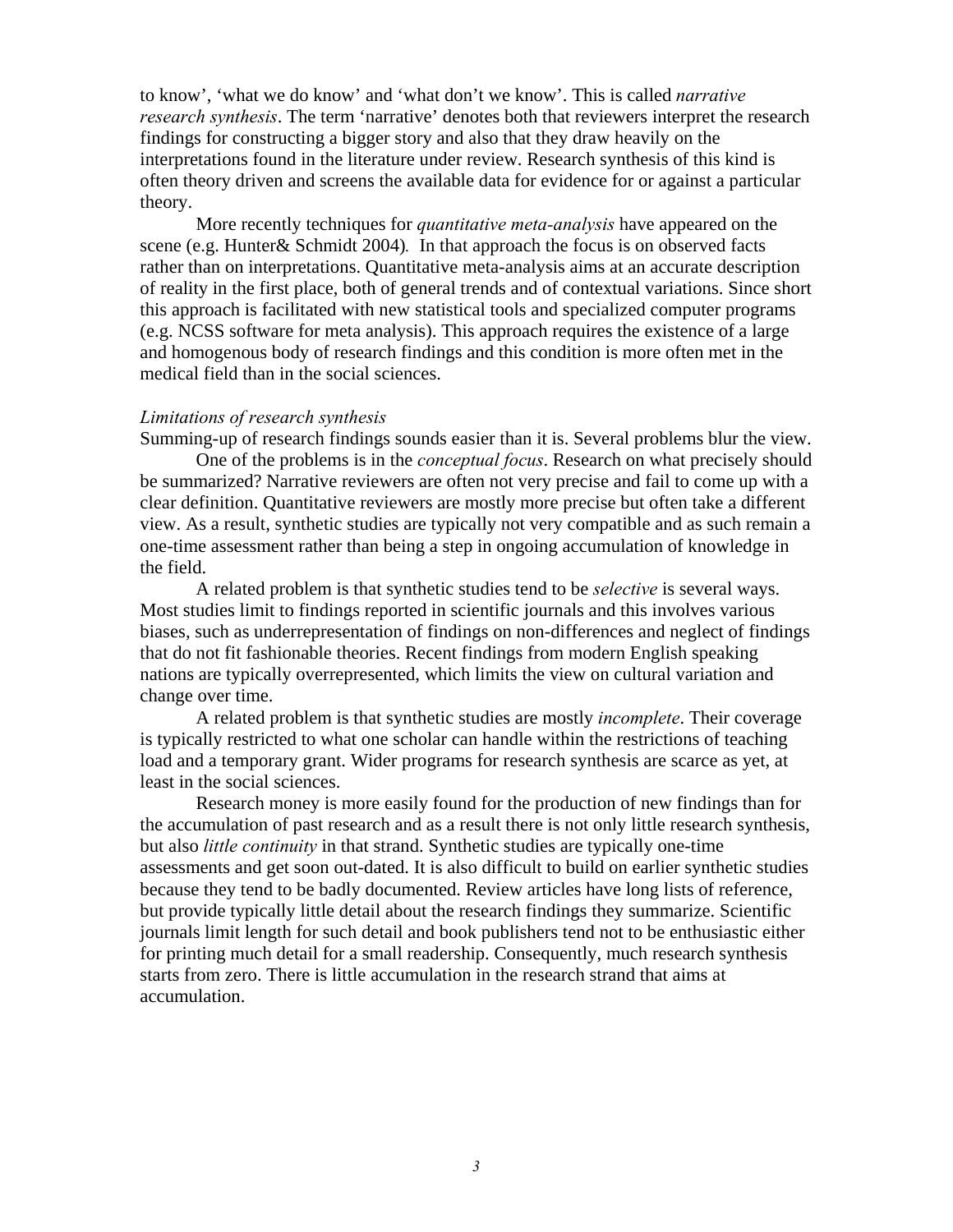#### **2 THE CASE OF HAPPINESS**

Over the ages the subject of happiness has absorbed a lot of thought. Happiness was a major theme in early Greek philosophy and gained renewed interest in the later West-European Enlightenment. The philosophic tradition has produced a lot of ideas, but little factual knowledge. In fact, philosophers have raised more questions than they have answered. Most of the controversies they have raised could not be solved by the logic of reasoning. Settlement on the basis of reality checks has long been encumbered by lack of adequate research techniques.

In the  $20<sup>th</sup>$  century, the social sciences brought a breakthrough. New methods for empirical research opened the possibility to identify conditions for happiness inductively and even to test theories. This instigated a lot of research, most of which has been embedded in the newly established specializations of 'social indicators research', 'health related quality of life research' and recently also 'positive psychology'. This stream of research is growing fast. Scheme 1 depicts the rising number of publications on happiness in psychology. The subject is on the rise in other disciplines as well, in particular in economics (e.g. Frey & Stutzer 2002).

Reviews of this research literature have been published by Argyle (1987), Diener (1999), Dolan et. al. (2006) and Veenhoven (1984, 1995). Since 2000 there is also a scientific Journal of Happiness Studies (current editor in chief Alex Michalos).

### **Scheme 1 Publications on happiness in psychology 1950-2008**

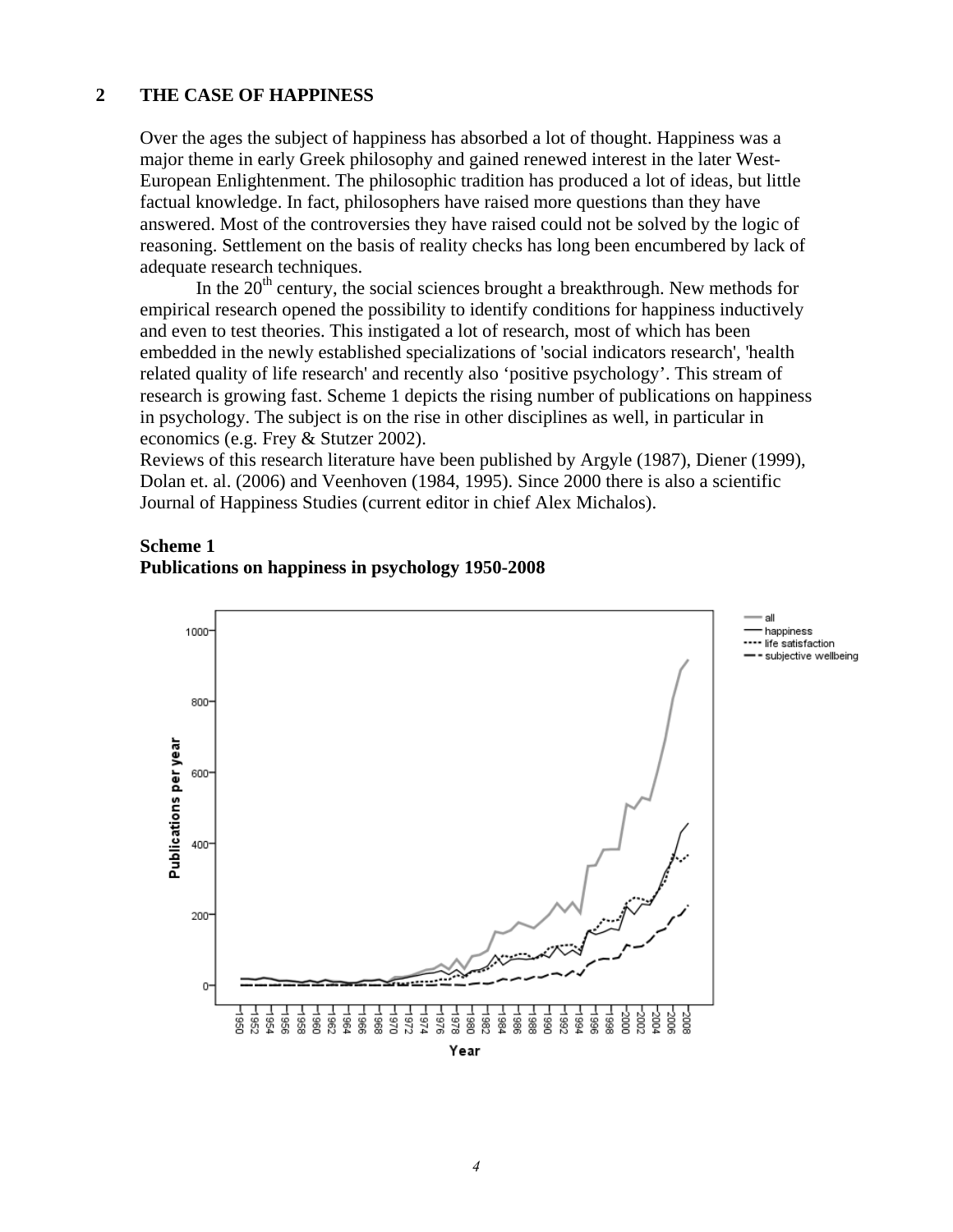### **Intriguing findings**

This new line of research has produced several unexpected results, such as:

- Happiness is not relative. Enjoyment of life appears not to depend on comparison, in particular not on social comparison. This finding contradicts cognitive theories of happiness and supports affective explanations (Veenhoven 1991, 1995).
- Happiness is not very trait like; over a lifetime it appears to be quite variable. This finding does not fit notions of stable personality in psychology (Veenhoven 1994b, Ehrhardt et al 2000).
- The majority of mankind appears to enjoy life. Unhappiness is the exception rather than the rule. This is at odds with the results of misery counting in sociology (Veenhoven 1993a).
- Happiness tends to rise in modern societies. This contradicts longstanding pessimism about modernization (Cummins 2000).
- In modern western nations happiness differs little across social categories such as rich and poor or males and females. The difference is rather in psychological competence (Headey and Wearing 1992). This result is at odds with current sociology of deprivation.
- Differences in happiness within nations (as measured by standard deviations) tend to get smaller. This contradicts notions about growing inequality in sociology. (Veenhoven 2002.)
- Liberalist intuition is confirmed in the finding that people tend to be happiest in individualistic society, but the socialist expectation that people will be happier in a welfare state is not corroborated. (Veenhoven 1999, 2000b)

#### **Stagnating progress**

Still, all this empirical research on happiness has not yet crystallized into a sound body of knowledge. Preliminary questions about conceptualization and measurement are now fairly well solved, but the understanding of determinants and consequences of happiness is still very incomplete and tentative. There are several reasons why the growing stream of empirical research has not yet brought greater understanding. In addition to complexities in the subject matter, there are several practical problems.

#### *Conceptual confusion*

The first reason is the confusion of tongues. As there is no consensus on use of words, it is quite difficult to select the data that pertain to happiness as defined here. Moreover the matter is measured in different ways. Getting an overview of the research findings requires first of all selecting studies that measured happiness as defined here. The next step is grouping studies that used comparable indicators.

#### *Lack of overview*

The second reason for the stagnation is lack of coordination. There is high redundancy in the research effort; the same issues are investigated over and over again, in the same way. As a result, the range of variables considered is still rather small and methodological progress slow. A related problem is that research findings are very scattered. Most observations are in fact bibliographically irretrievable. Consequently, many of the findings get lost.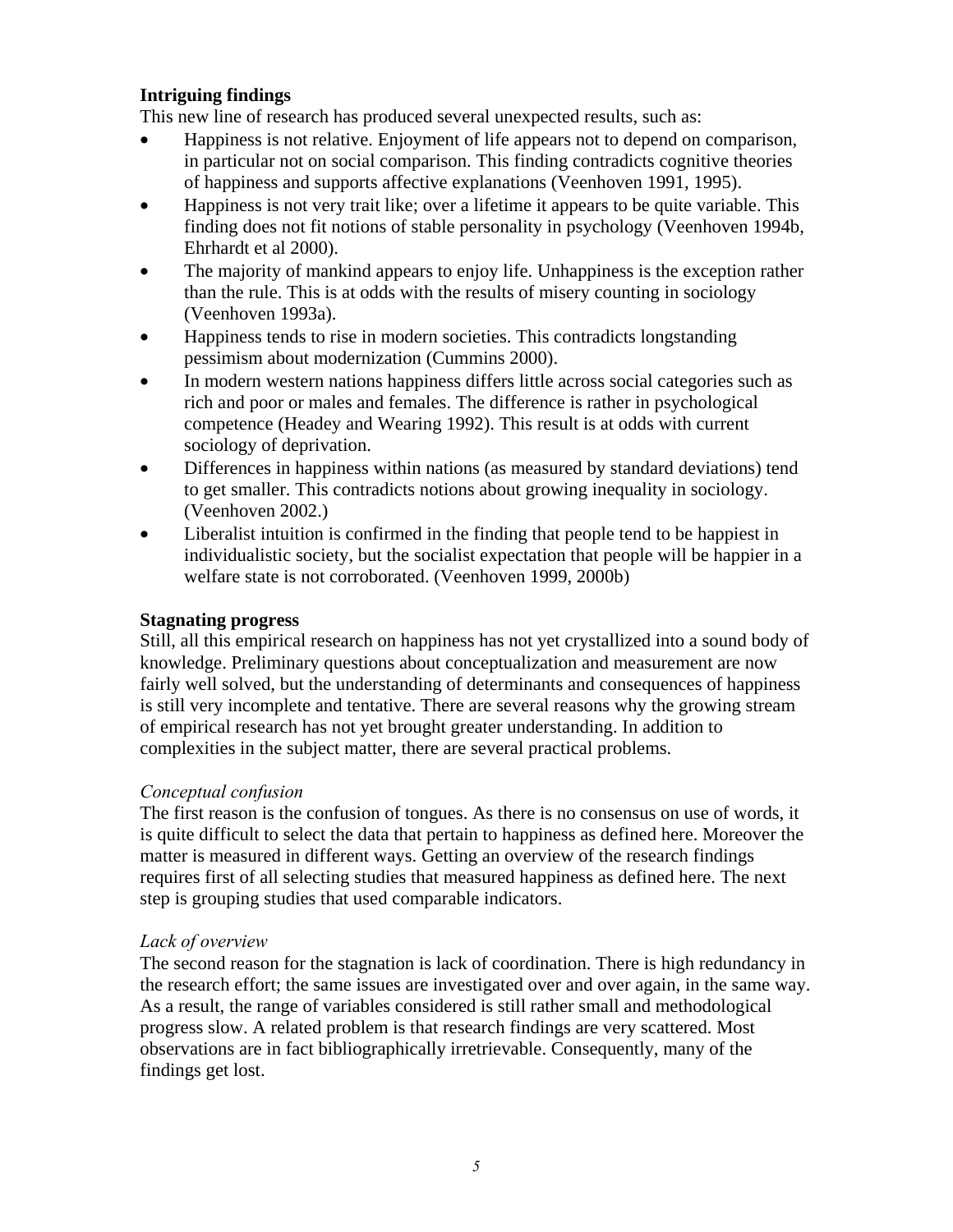#### *Little view on contingencies*

A more basic reason for the stagnation lies in the dominant research approach. The bulk of empirical happiness studies consist of cross-sections within particular countries. Typically investigators try to identify universal conditions for happiness using their local correlates. For instance, the observation in American studies that the happy tend to have high incomes is seen to mean that money buys happiness everywhere and that the basic underlying mental process is social comparison.

Yet, conditions for happiness are probably not the same at all times and at all places. Neither are its consequences. Though there are obviously universal requirements for a happy life (such as food and possibly meaning), some seem to be contingent on characteristics of the person and situation. For instance, happiness correlates strongest to income in poor and socially unequal countries, and most so among materialistic persons. Usually, such contingencies cannot be detected in single studies in one country. They can be identified only if many studies are compared in a systematic meta-analysis. This requires first of all that the available findings be compiled.

#### *Little view on causality*

Lastly, correlations say little about cause and effect. If rich Americans tend to more happy, this does not prove that money buys happiness, because happiness can also boost earning chances. Separation of cause and effect requires panel studies and experiments. Such studies are scarce as yet, and the results difficult to retrieve. Progress requires at least that these scattered findings be brought together.

#### **Growing need for research compilation**

A main priority is therefore to gather the available research findings on happiness and to present these in a comparable format. Without a complete and detailed view on the available data, there will be little cumulation of knowledge. This need for a focused collection of research-findings becomes ever more pressing. The higher the pile of research reports, the greater the need for a good overview of findings.

 Now that some 1000 studies on happiness appear every year (cf. scheme 1), the heap of findings has grown too big to be handled by narrative research reviews. At the same time the stockpile becomes ever more suitable for quantitative meta-analysis. Yet meta-analysis requires much investment in gathering of relevant research and in homogenizing the findings. Investment is particularly high if one wants to cover the entire world's research. Such investments are made in capital-intensive fields such as pharmacological research, but uncommonly in the social sciences. The few meta-analyses of empirical happiness research are based on small collections, e.g. Stock et. al. (1983). As yet, all have been one-time shots, leaving no common database to build on. Hence each new investigator has to make a new start. Not surprisingly few do so.

#### **3 THE WORLD DATABASE OF HAPPINESS**

The World Database of Happiness is meant to overcome these problems. It does so in the first place by focusing on a well defined concept of happiness. On that basis the following steps are made: 1) listing of all reports of empirical research on that matter, 2) selection of studies of that use an acceptable measure of happiness, 3) description of the observed findings in standard abstracts, using a common terminology and statistics, 4)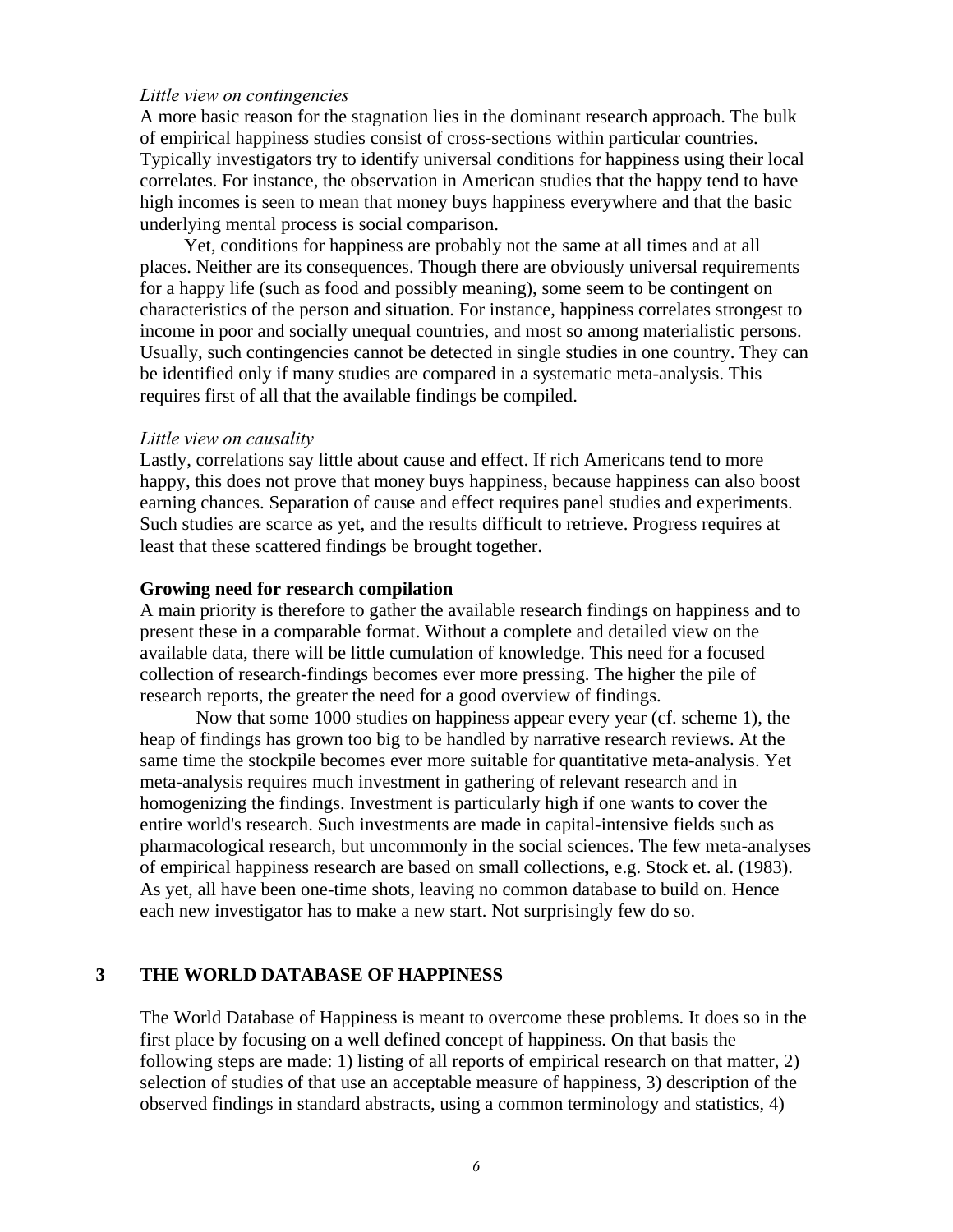ordering these finding abstracts by subject, method and population, and 5) homogenizing statistics as far as possible.

### *Conceptual focus*

Happiness is defined as the *subjective enjoyment of one's life as-a-whole*. In other words: how much one likes the life one leads. Synonyms are 'life-satisfaction' and 'subjective well-being'. Within this concept of overall happiness, two 'components' of happiness are discerned: an affective component and a cognitive component, respectively called *hedonic level of affect* and *contentment*. These components are seen to function as subtotals in the overall evaluation of life. This conceptualization of happiness is delineated in more detail in the basic work 'Conditions of Happiness' (Veenhoven 1984) and more recently in a paper entitled 'How do we assess how happy we are?' (Veenhoven 2009a). This concept of happiness is currently the most used in the social sciences and philosophy, as Feldman (2008) notes with regret.

### *Selection of studies*

All publications that deal with happiness in the above defined sense are entered in the Bibliography of Happiness. The word 'happiness' is not always used in these works and neither is happiness always the central issue. Inspection of conceptual fit is made by reading the texts. Within this assortment a further selection is made for publications that report the results of empirical research and within that set a further selection is made of empirical studies that use acceptable measures of happiness. Measures are deemed acceptable if the fit the above definition of overall happiness or its components. Accepted indicators are listed in the collection of 'Happiness Measures'.

# *Findings collections*

The database list two kinds of research findings:1) *distributional findings* that are about how happy or unhappy people are in particular time and place and 2) *correlational findings* that are about things that go together with happiness. Both selections are based on the same concept of happiness and consequently on the same array of happiness measures.

*Distributional findings.* Findings on observed degree on happiness are sorted by population. About half of these concerns the general population in countries and are put in the collection of *Happiness in Nations*. Another half concerns specific populations within nations and are entered in the collection of *Happiness in Publics*. Both these collections provide the full distribution of observations on measures of happiness as well as summary statistics such as the mean and standard deviation.

*Correlational findings.* Findings on covariates of happiness are recorded in the collection of *Correlational Findings*. These findings are on sorted subject matter and within subject categories further on population, among which again the general public nations and specific publics within nations.

*Subsidiary collections:* The cross national analysis of these findings on happiness is facilitated by a collection of societal characteristics, such as its economic development of countries, their age-composition and dominant religion. These data are in the file *States of Nations*. Cross temporal analysis of happiness in nations can draw on the data file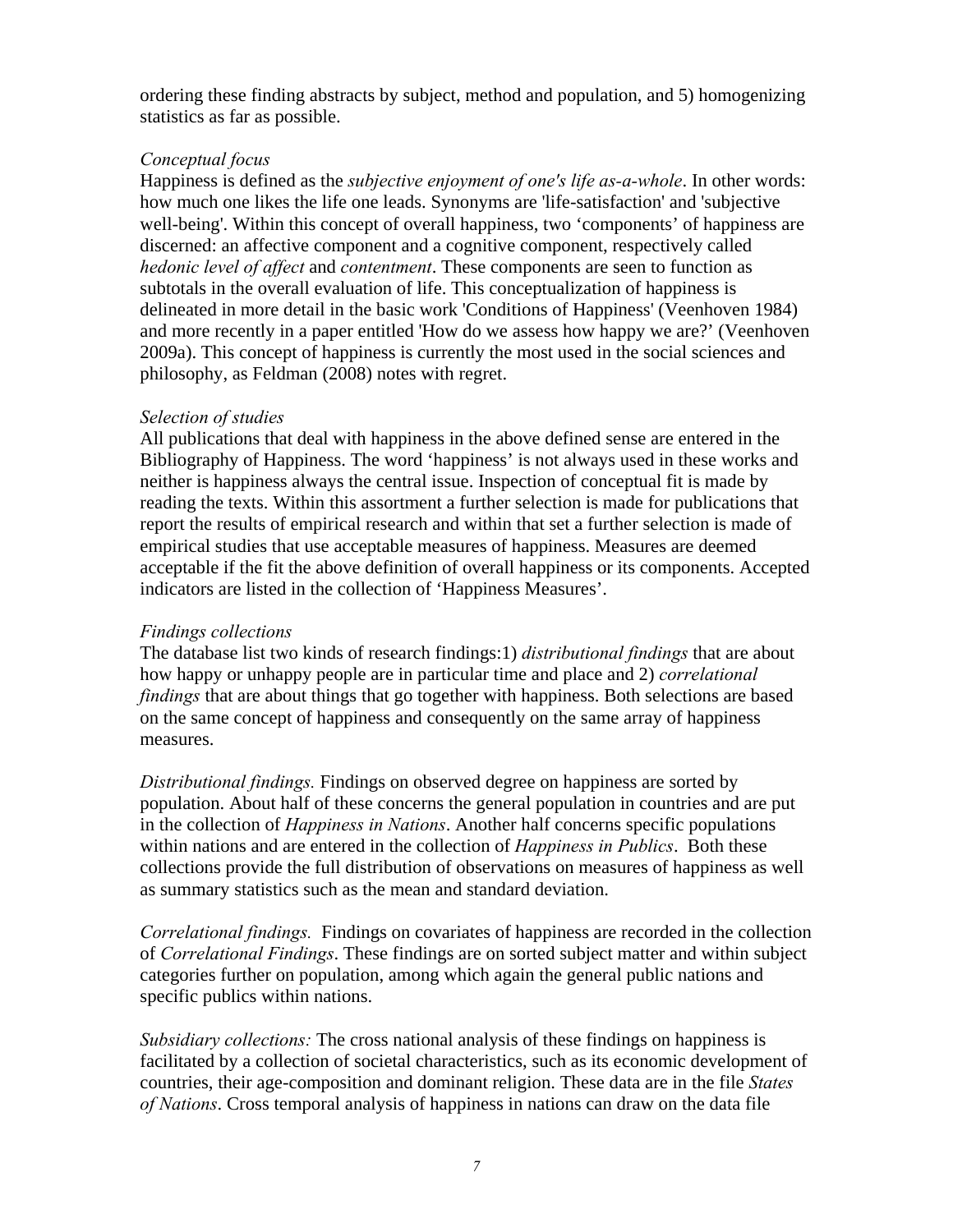*Trends in Nations*. The *Directory of Investigators* lists addresses of scientists who have published on happiness and is meant to facilitate communication in the field.

Scheme 2 depicts the way in which the above mentioned collections are linked

### **Scheme 2 World Database of Happiness: Structure of collections**



# **4 COLLECTIONS IN THE DATABASE**

The collections mentioned above can be characterized by 1) scope, 2) coverage, 3) current contents and 4) search options:

#### **4.1 Bibliography of Happiness**

All publications on happiness are entered in the 'Bibliography of Happiness'. Most entries in the Bibliography provide also a link to the full text of the publication. The bibliography involves a detailed subject index, which allows an easy overview of the field and helps to trace literature on specific issues.

 Most publications in the bibliography are books and journal articles; however, the collection is not limited to `authorized' publications. Grey reports are also included. The main reason is that the publication process involves some systematic biases, one of which is under-reporting of non-correlations. By deliberately including `unpublished' findings, this database allows a more realistic view on happiness. Therefore, meta-analyses based on this database can yield conclusions that differ from impressions based on narrative literature reviews.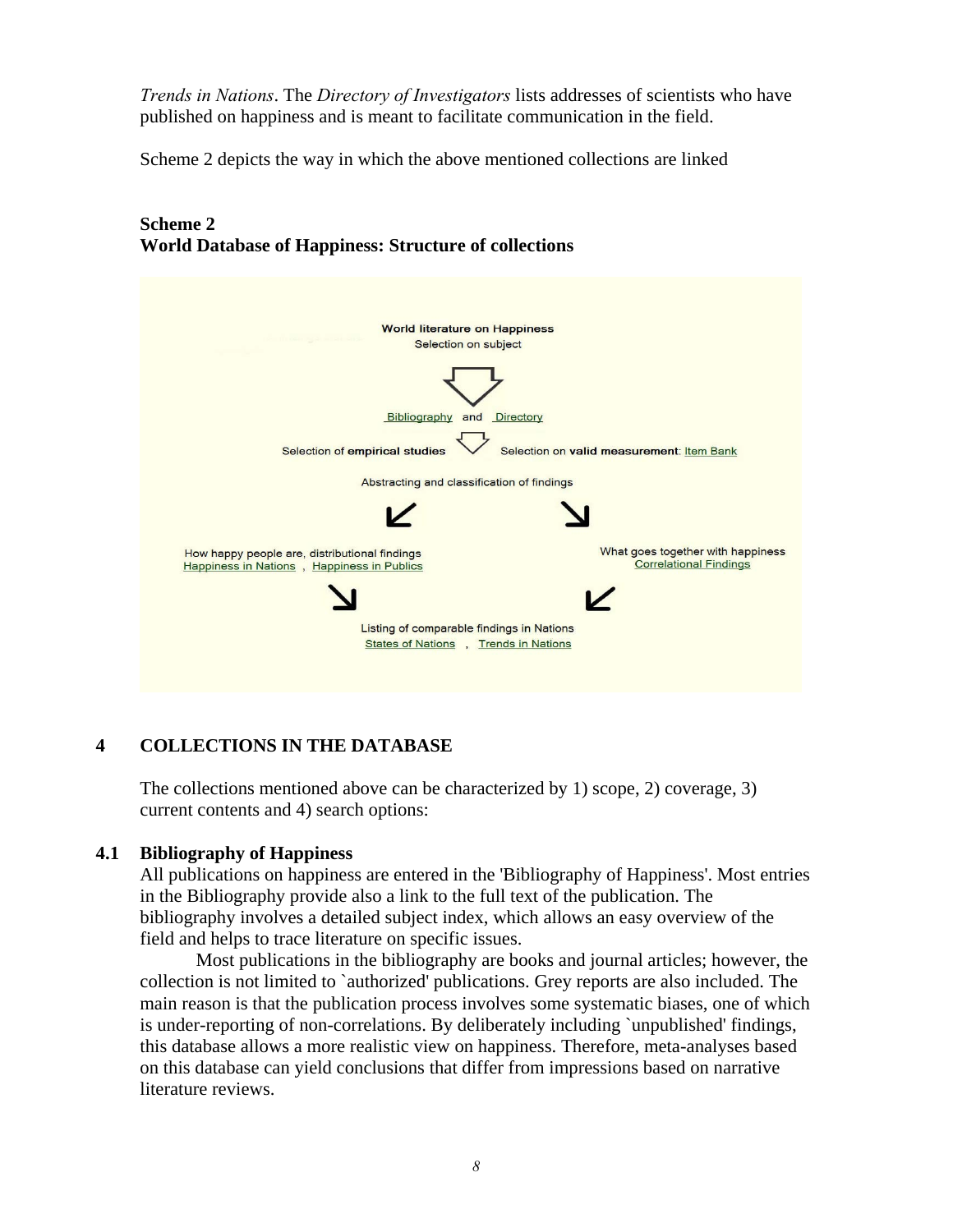# *Scope*

• Any research report that refers to the subjective appreciation of life-as-a-whole, even if this subject is only a side issue. Not included are works on related issues like 'positive mental health' and satisfaction with 'domains of life'.

# *Coverage 1-1-2010:*

- $\bullet$  3874 titles.
- Almost complete coverage of the social-science literature up to 2005 in English, German, and Dutch.
- Includes not only journal articles, but also books, dissertations, conference papers and unpublished research reports.

# *Contents:*

- Title descriptions involving:
	- o Author, title, publisher or journal, year of publication
	- o Language of the report
	- o Type of study
- Subject classification (400 subject categories)
- Data classification (empirical studies only)
	- o Time frame: past / present / future / perceived change
	- o Variant measured: overall happiness / hedonic level / contentment
	- o Included or not in the findings collections ('Distributional Findings' or 'Correlational Findings'), depending on whether the happiness measure fits our conceptualization.

# *Search facilities*

- The Bibliography can be searched on: name of (co)author, country of author, name of journal or publisher, words in the title, subject classification and keywords
- Selections can be made on: year of publication, on type of study, measure of happiness (time-frame, variant of happiness)

# **4.2 Directory of Happiness Investigators**

Names of interested scholars are stored in the 'Directory of Happiness Investigators'. The directory is linked to the bibliography, which is indexed by subject. Therefore one can easily select specialists. Because the bibliography is also indexed by year of publication, one can also identify the currently most active researchers. The directory is available on request to peer researchers. In the last few years it has been of great help in creating research networks around this theme. Obviously it is also a good help for bringing this database to the attention of the field.

*Scope:* 

- Address data of scientists who have published on the subject of subjective appreciation of life. Includes most authors of works in the 'Bibliography of Happiness'.
- Research groups that focus on the quality-of-life.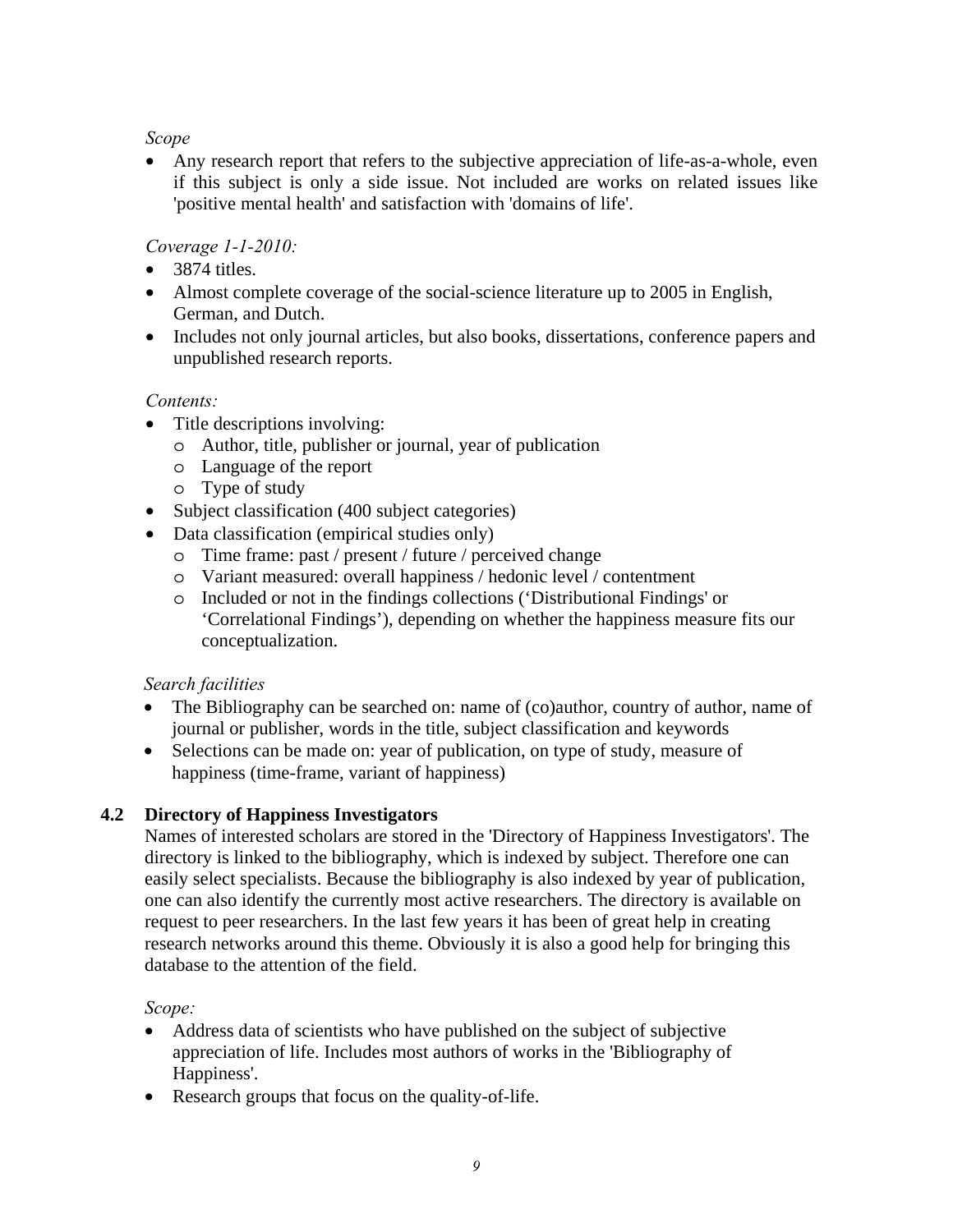### *Coverage at 1-1-2010:*

- 6938 names
- About 2500 recent addresses, of which some 1100 with e-mail.
- Mainly investigators who published after 1975.
- Fairly complete up to 2008.

#### *Contents:*

- Name
- Institution
- Address
- Year of publications on happiness
- Link to publications

#### *Availability:*

- The addresses are available to peer-researchers for scientific purposes only.
- The list (or selection on subject, countries) is send on request as an E-mail attachment or paper print (labels). Investigators can be selected by subject or by nation.

#### *Search facilities*

- Search on, name, years, institution
- Select on subject matter

#### **4.3 Happiness Measures** (Item bank)

All the acceptable indicators of happiness are listed in a collection that is ordered by: happiness-variant, time reference and method of assessment. This collection provides full text of questions and observation schedules, and summarizes the available psychometric data. Texts in other languages than English are available, part of which with language particular weights of response options as assessed in the international happiness scale interval study (Veenhoven 2009b and section 8.3 of this paper)

 The collection links to the studies that used these measures, and thereby provides an easy overview of the scores yielded by the same measures in different populations. The collection is quite useful for selecting happiness measures that allow comparison with earlier research. It is also a valuable tool for identifying instrument effects.

#### *Scope:*

- Valid measures of happiness in the sense of: "the overall appreciation of one's own life-as-a-whole".
- Not included are multiple item scales that involve a question that does not fit this definition, e.g. the much used SWLS (Diener 1985)

#### *Coverage at 1-1-2010*

• 689 measures, mainly single questions

#### *Contents:*

- Full text in English, occasionally in other languages
- Classification of measures by: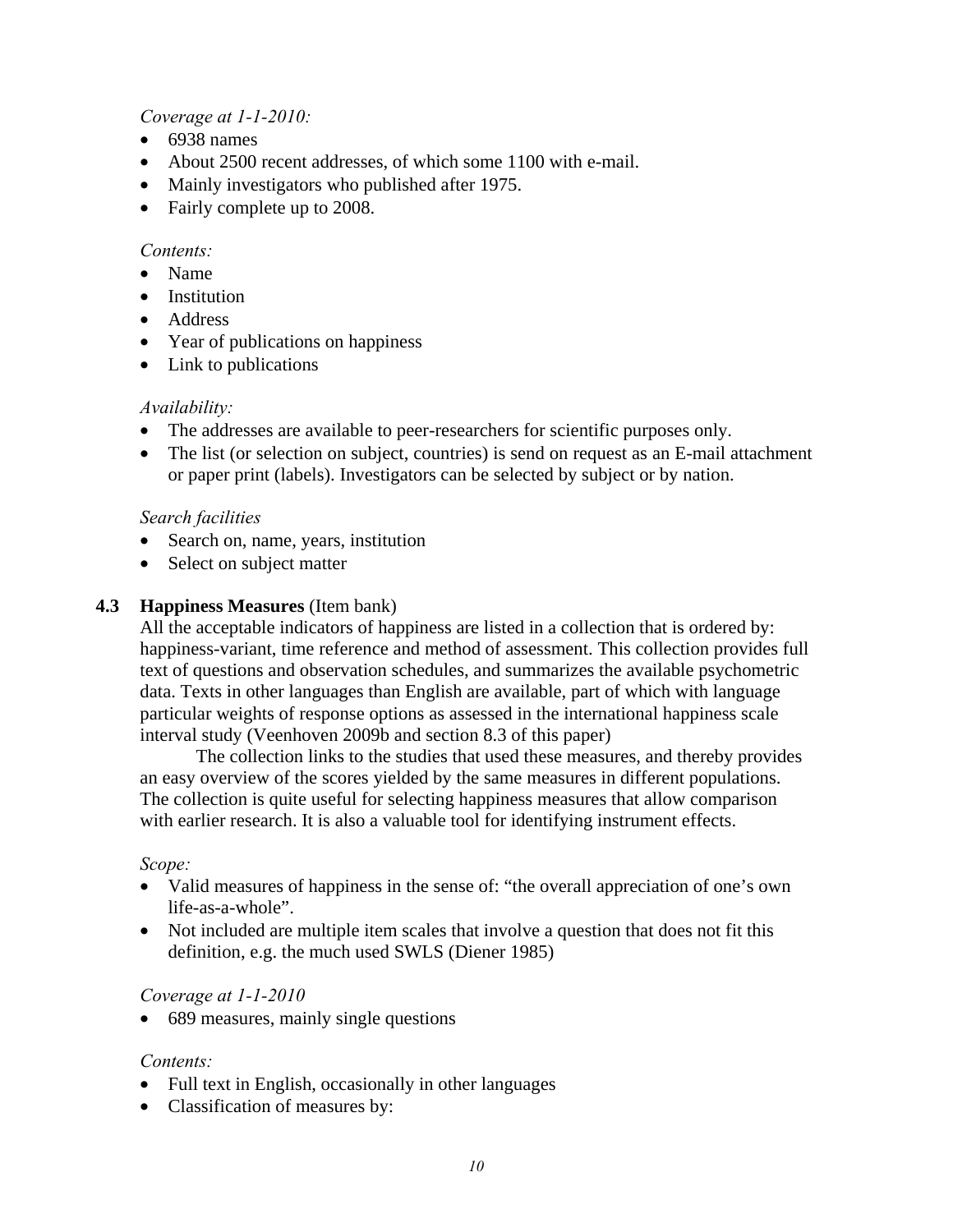- o Happiness variant
- o Time reference
- o Method of observation
- o Rating of responses
- Reference to
	- o Observed distribution of responses
	- o Observed reliabilities
- In case of single questions with verbal response options: weights derived from the international happiness scale interval study (cf. section 8.3)

### *Search facilities*

- Search on keywords
- Select in classification on variant, time reference, method of observation, and rating scale used

# **4.4 Distributional Findings on Happiness in Nations**

Responses to questions about happiness in general population surveys are gathered in the collection 'Happiness in Nations'. Findings are ordered by country, year and happiness measure. Standard abstracts of findings provide detail about sampling and interrogation and provide the full frequency distribution of responses, as well as means and standard deviations. Comparison is facilitated by additional transformation of means and standard deviations to a common 0-10 scale and by presenting the 95% confidence interval around the central tendency statistics.

 This collection provides a first international statistic on happiness. The data on *average happiness* serve to identify the macro-social factors that mark off more and less livable societies. These data are also of use for monitoring social progress and decline. The data on *dispersion of happiness* in nations can be used in comparative studies of inequality in life chances. The uses of these data are spelt out in more detail elsewhere (Veenhoven 1993a chapter 8, Veenhoven 2002).

#### *Scope:*

- Distributions of happiness in nations, as observed in representative samples of the adult population.
- Only findings based on survey questions that validly tap individual's 'overall appreciation of his own life-as-a-whole'.

#### *Coverage at 1-1-2010*

- 4000 distributions in 150 countries between 1945-2009.
- Time series for 15 countries of 25 years and more.
- Mainly first world countries, but also data from some third and second world nations.
- Fairly complete up to 2009.

#### *Contents:*

- Standard abstracts of findings involving:
	- o Happiness indicator: full description.
	- o Statistics: frequency distribution in %, mean and standard deviation. Comparison is facilitated by transformation of all scores to range 0-10.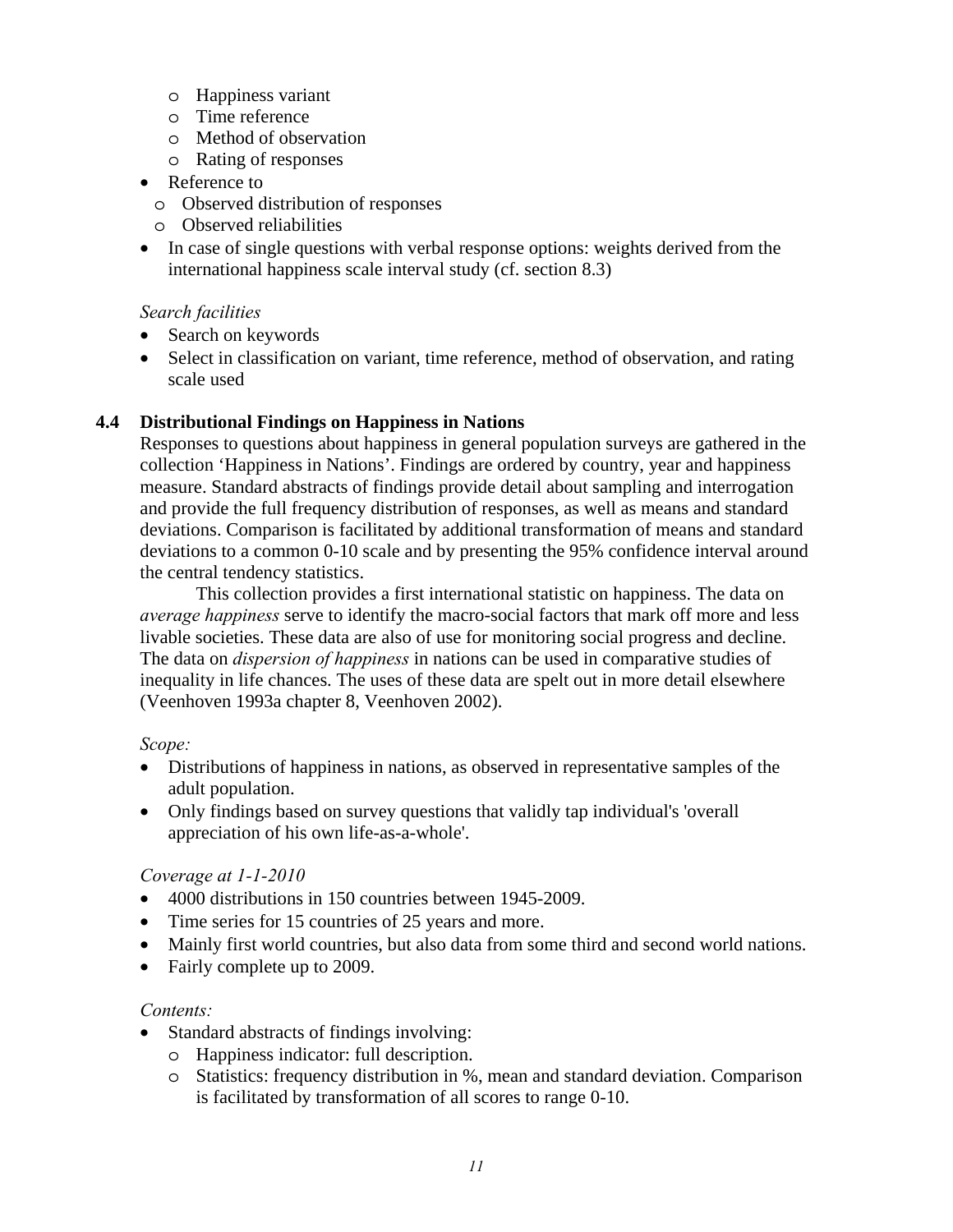- o Number of respondents, non-response.
- o Bibliographics: author, title, year of publication, page reference.
- o Survey name: name of survey program or institute, location of data file.
- Summary reports of nation rankings and trends over time that are updated every half year.

### *Search facilities*

- On nation and year
- On happiness measure

### **4.5 Distributional findings on Happiness in Publics** (kinds of people)

Another collection lists distributional findings in particular categories within nations, such as aged people or mental patients. Findings are ordered by category.

*Scope:* 

- Distributions of happiness in special publics.
- Only findings based on survey questions that validly tap an individual's 'overall appreciation of his own life-as-a-whole'.

# *Coverage at 1-1-2010*

- 772 studies in 97 nations between 1911 and 2009.
- 1133 distributional findings in 149 different publics.
- Mainly first world countries, but also data from some third and second world nations.
- Fairly complete up to 2005.

#### *Contents:*

- Happiness indicator: full description.
- Statistics: frequency distribution in %, mean and standard deviation. Comparison is facilitated by transformation of all scores to range 0-10.
- Number of respondents, non-response.
- Bibliographics: author, title, year of publication, page reference.
- Survey name: name of survey program or institute, location of data file.

# *Search facilities*

• Select on public type, country, time and happiness measure

# **4.6 Correlational Findings**

Next to these distributional findings, the database provides an inventory of correlational findings. These research findings are condensed in standard abstracts, which provide detail about measurement, population and time. These abstracts are each presented on separate pages that are ordered by subject matter. For instance, there are 204 abstracts of research findings on the relation between happiness and 'age'. These abstracts are easily retrieved.

 This collection of well comparable research findings provides a basis for synthetic analysis of research on conditions for happiness. It facilitates both narrative reviews and quantitative meta-analysis. The collection also helps to guide future research, by marking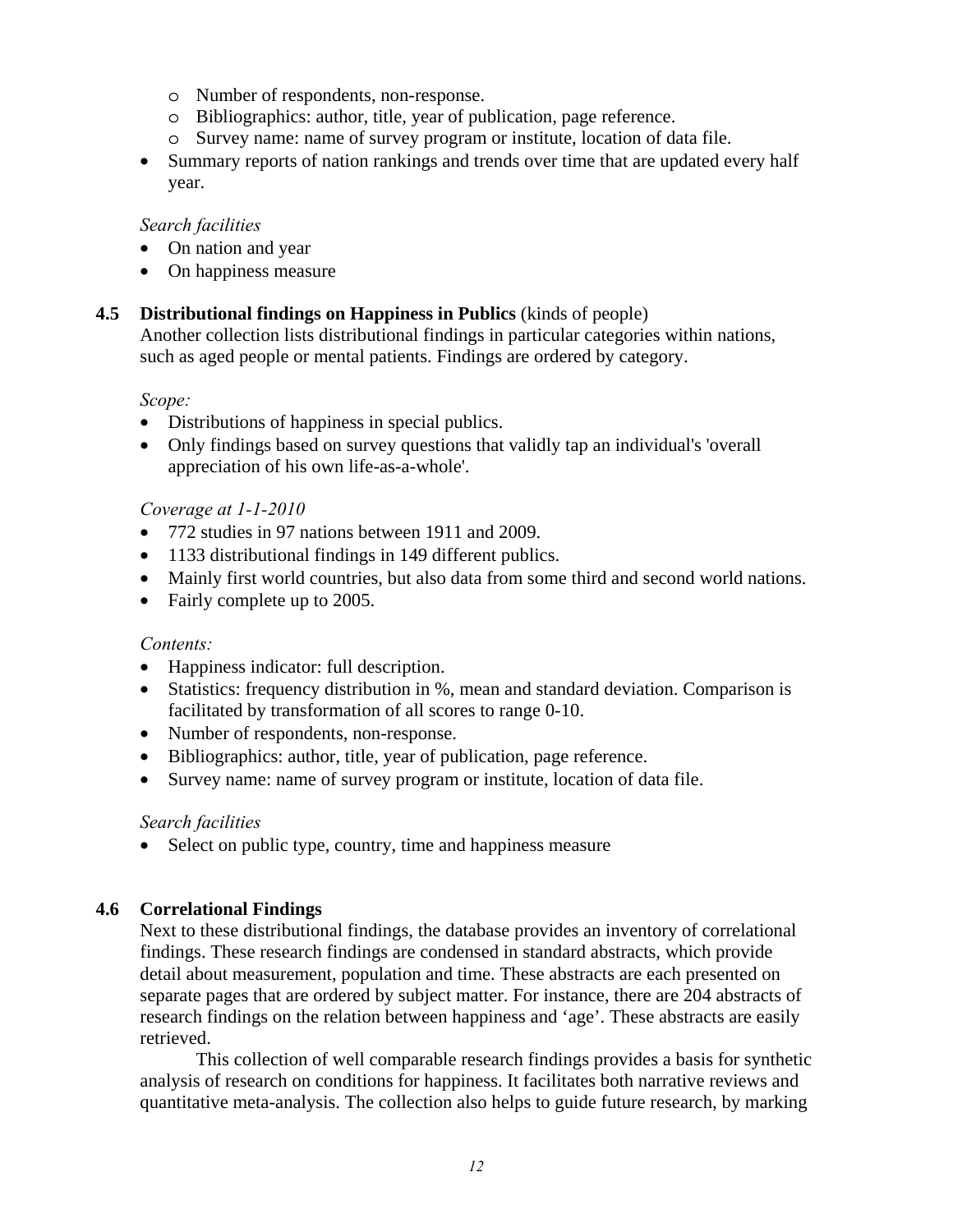white spots. As the collection covers data from different nations and social categories, it can reveal universal patterns as well as contingencies.

# *Scope:*

- Empirical research findings on covariates of happiness. Not only factors found to be statistically associated to happiness, but also non-correlates.
- Only findings yielded by indicators that validly tap happiness as the 'overall appreciation of one's life-as-a-whole'.
- All findings that could be traced. Not only the ones that reached scientific journals.

# *Coverage at 1-1-2010:*

- 772 studies in 97 nations between 1911 and 2009
- 11,000 correlational findings
- Fairly complete up to 2000, but lags behind on more recent studies. About 500 research reports are currently on the waiting list

# *Contents:*

- Standard abstracts of correlational research findings ordered by subject, country and time. The abstracts include detail about:
	- o Bibliographic source: author, year, page reference
	- o Study design: population, sample, number of subjects, year
	- o Co-variate: label, measurement, subject-category.
	- o Happiness-measure: type
	- o Statistics: association, significance
	- o Elaborations of the statistical relationship
- Text reports of findings by subject category, such as 'age' or 'income'. These reports are in pdf and can be downloaded.

# *Search facilities*

- Search on keyword
- Select on subject class, happiness measure, research method (longitudinal, crossnational), public, nation and time

# **4.7 States of nations**

Comparative analysis of the above findings is facilitated by a data file that involves both findings on happiness and characteristics of the nations in which these results were found.

# *Scope*

• Characteristics of nations that are relevant for the cross-national analysis of findings on happiness

# *Coverage at 1-1-2010*

• 183 nations, covering about 95% of the present day world

# *Contents*

• Societal characteristics such as wealth, individualism and religiousness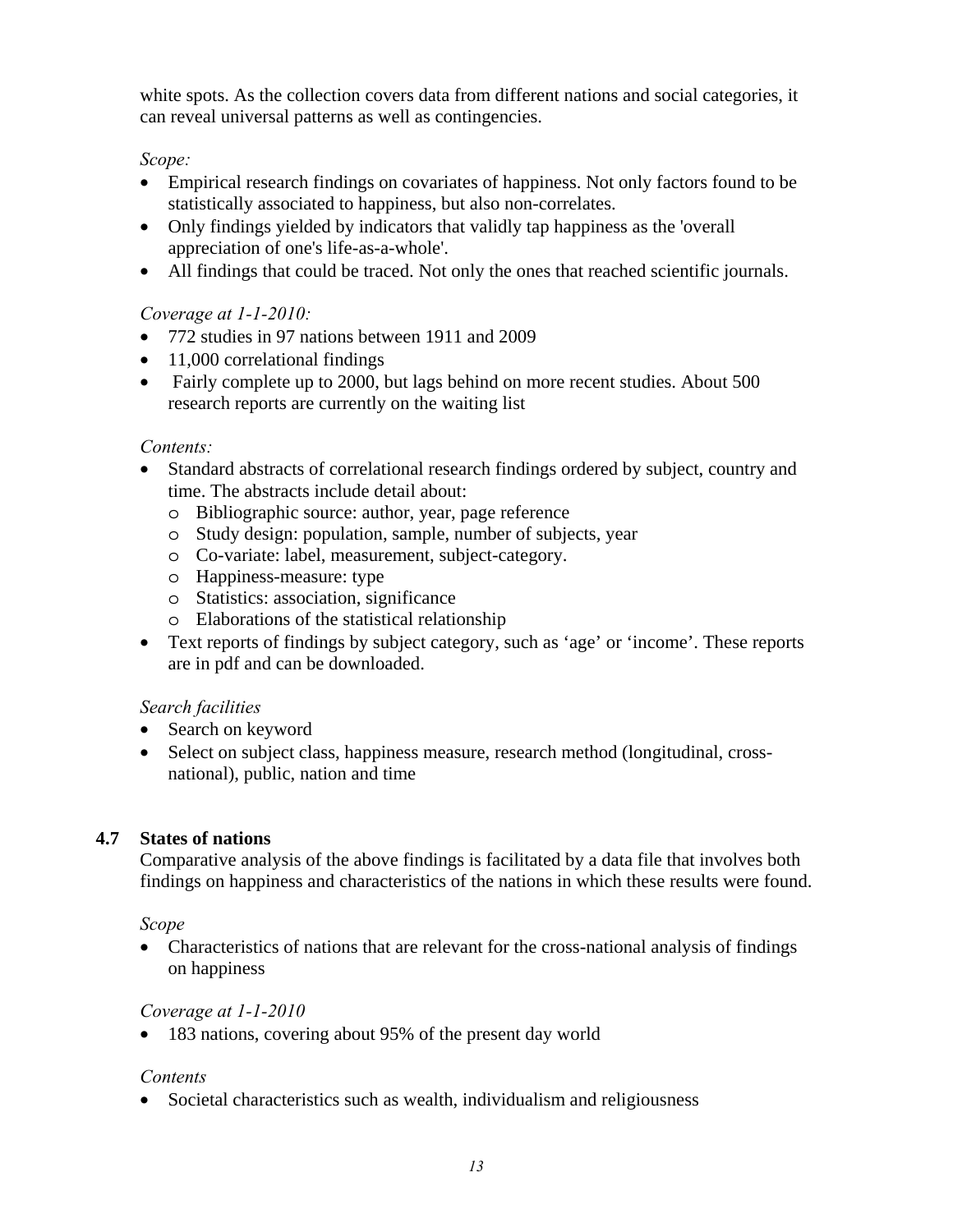• Findings on happiness in these nations, both distributional and correlational

# *Availability*

- The codebook is available on the web
- The SPSS data file is available on request

# **4.8 Trends in Nations**

Comparison of happiness over time is facilitated by the data file 'Trends in Nations'. This data set restricts to nations on which time series on happiness are available of at least 20 years are available, involving at least 10 data points

### *Scope*

- Time series of happiness in the general population in nations
- Time series of happiness in particular segments in nations, such as among women

### *Coverage at 1-1-2010*

• 15 western nations 1945-2008

### *Contents*

- Average happiness
- Inequality in happiness, inequality adjusted happiness
- Happy life years

### *Availability*

- The codebook is available on the web
- The SPSS data file is available on request

#### **4.9 Website**

The above collections are free available on Internet. The address is: [http://worlddatabaseofhappiness.eur.nl.](http://worlddatabaseofhappiness.eur.nl/) On the site are also text reports that summarize findings, both reports on distributional findings in nations and reports of correlational findings by category. These reports are refreshed periodically.

# **5 USES OF THIS DATABASE**

This findings catalog on happiness will first of all be used for scientific purposes, for a better understanding of happiness and related matters. The collection will also facilitate policy orientation and public enlightenment.

# **5.1 Scientific understanding of happiness**

This collection of research findings can improve our understanding of happiness in the following ways:

#### *Inductive illumination*

One way to understanding is to go through the facts and consider their theoretical relevance. This can be called a 'drag-net method'. In that metaphor the facts stand for *fish*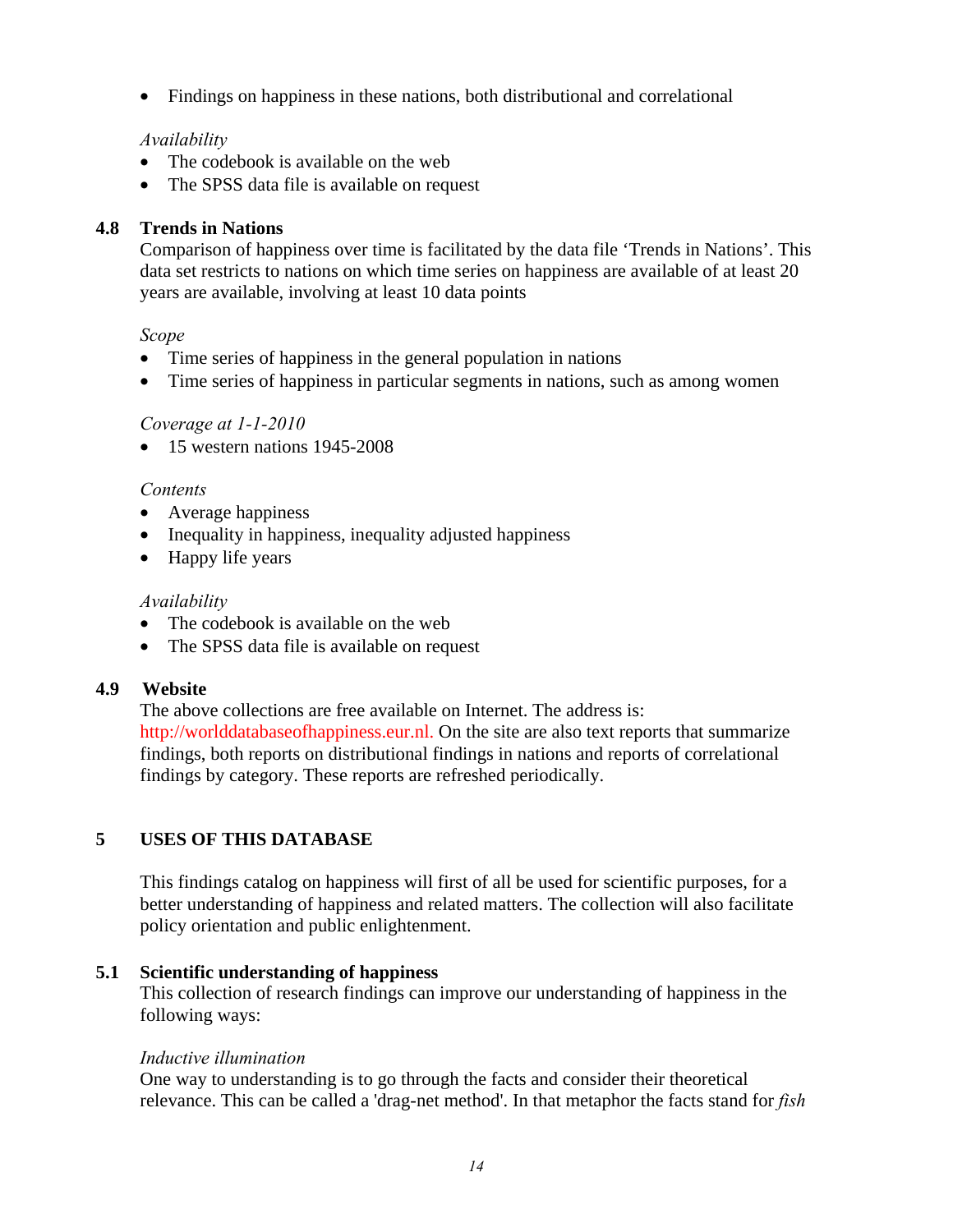and is the *net* the whole of explanatory notions. This method does not only detect the findings that fit preexisting theories; it also makes us aware of phenomena we cannot easily explain. A systematic application of this approach can be found in Veenhoven (1984).

This collection of findings is quite suited to this method. Firstly it provides a broader scope than separate primary studies can offer. Secondly, the standard abstracts of research findings provide more condensed information than most reports of primary studies do. Thirdly, the collection brings unexpected findings to light, often findings that were marginal in the original investigation and hence not saliently reported.

For example, if we go through the rich data on the relationship between happiness and age (collection of Correlational Findings, subject code A4), we see easily that there is a universal pattern of non-difference in overall life-satisfaction. This is at odds with current theorizing about both age-deprivation and cultural specificity. At a closer look we can also see that contentment rises with age, while mood tends to decline. This bears an important suggestion about variability in the way we strike the balance of life.

#### *Deductive theory testing*

Another road to understanding is to derive predictions about happiness from a theory and then test these inferences. Such tests can be performed on the findings in this collection. An example is the above-mentioned test of the theory that happiness is relative (Veenhoven 1991). Ideally one might prefer tests on primary data that are especially gathered for a particular test, but practically test on such secondary data is often the best feasible, especially when the test requires costly comparison across time and nations.

#### *Synthesis of past research*

Both approaches figure in current techniques for research synthesis, in narrative review studies as well as in quantitative meta-analyses. The greatest problem for such studies is to get a focused view on all the relevant research, and that is precisely what this collection of findings provides.

Regular state-of-the-art reviews are essential for the cumulating of knowledge on happiness. Yet such studies have become scarcer over the years because the field is ever more difficult to oversee. This collection of research findings solves that problem largely, because it presents a complete overview of the available findings in a well-accessible format.

On several subjects the data are sufficiently rich and homogenous to allow quantitative meta-analysis. This is for instance the case with data on the relationship of happiness to 'sex', 'age' and 'income'. Meta-analytic techniques allow a better estimate of general tendencies and of differences across time, nation and social categories.

For these purposes it is important that the collection is complete and well indexed. If only half the available research is covered, reviewers still have to go through the entire literature. Completeness is also important for keeping sight of exceptional findings and of methodologically outstanding studies.

#### *Comparative studies*

The data-collection is quite suited to grasp differences in happiness and its determinants across time and culture. Comparison of the many observations of average happiness in nations helps to identify macro variables that render society more or less livable. Comparison of the rich correlational data enables distinction between universal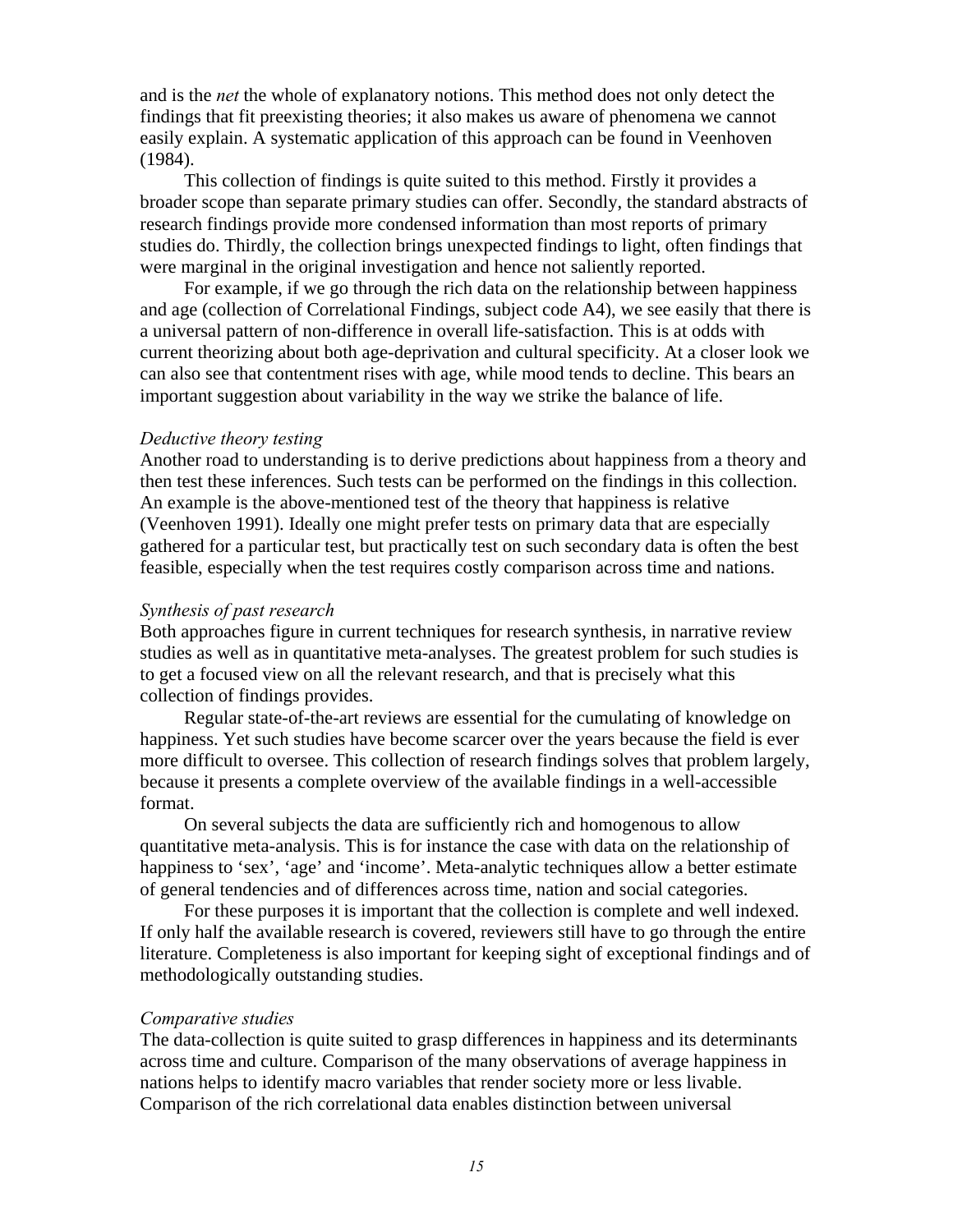requirements for happiness and cultural specific conditions. Size and homogeneity of the collection are crucial for this purpose.

### *Orientation for new research*

Further the database will improve the yields of further research. Research will at least be more innovative, because the white spots are better visible, and research will be better comparable because investigators have a more complete view of the measures used in earlier research. Hopefully research questions will also be better focused as a result of improved understanding. Completeness of the collection is most important for this purpose.

# **5.2 Policy information**

Happiness is of relevance in various policy issues and gains an ever more prominent place on the political agenda. In social policy, happiness is at least one of the goals. In some of the care domains it is even a quite important goal, for instance in palliative healthcare and in psychotherapy.

# *Social policy*

Findings on happiness can serve social policy in several ways. First they can help to identify pockets of dissatisfaction that are not recognized in the political process, or reversed, dismiss the exaggerations of lobbyists. Secondly, the findings provide clues about the probable effects of interventions, such as income supplementation, job creation and housing schemes. Lastly, the findings bear information about the relative effectiveness of the policy regime as-a-whole. This use of the findings is discussed in more detail in Veenhoven 1993b, 1995 and 2000b.

Part of the research on happiness has been instigated for these reasons, but the use of the outcomes has been limited so far. One reason is that voiced demand still carries more weight than silent suffering. Another reason is that some policy makers are disenchanted with the results, for instance, that people thrive equally well in nations with modest social security. This does not mean that happiness is insensitive to all policy. The findings suggest that happiness is quite responsive to improvements in legal security, interest articulation and tolerance (e.g. Ott, 2010).

# *Therapy*

Findings on happiness can also guide therapeutic interventions at the individual level, both in curative medicine and in psychotherapy. The need for monitoring quality-of-life outcomes is now widely recognized in the therapeutic professions and has given rise to a broad stream of research, with its own journals and research associations. In that tradition quality of life is typically measured using multi-dimensional inventories. These inventories tap not just subjective enjoyment of life, but also performance status and that practice devoids the findings of a clear meaning. Therefore the field can profit very much from the selection of findings on happiness in this collection.

# *Care*

Happiness is a more prominent aim in the care professions and is particularly relevant when chances for autonomy and improvement are small. Hence happiness is an important outcome variable in this area. At the individual level it can serve to monitor the treatment of particular patients. At the organizational level it informs about the performance of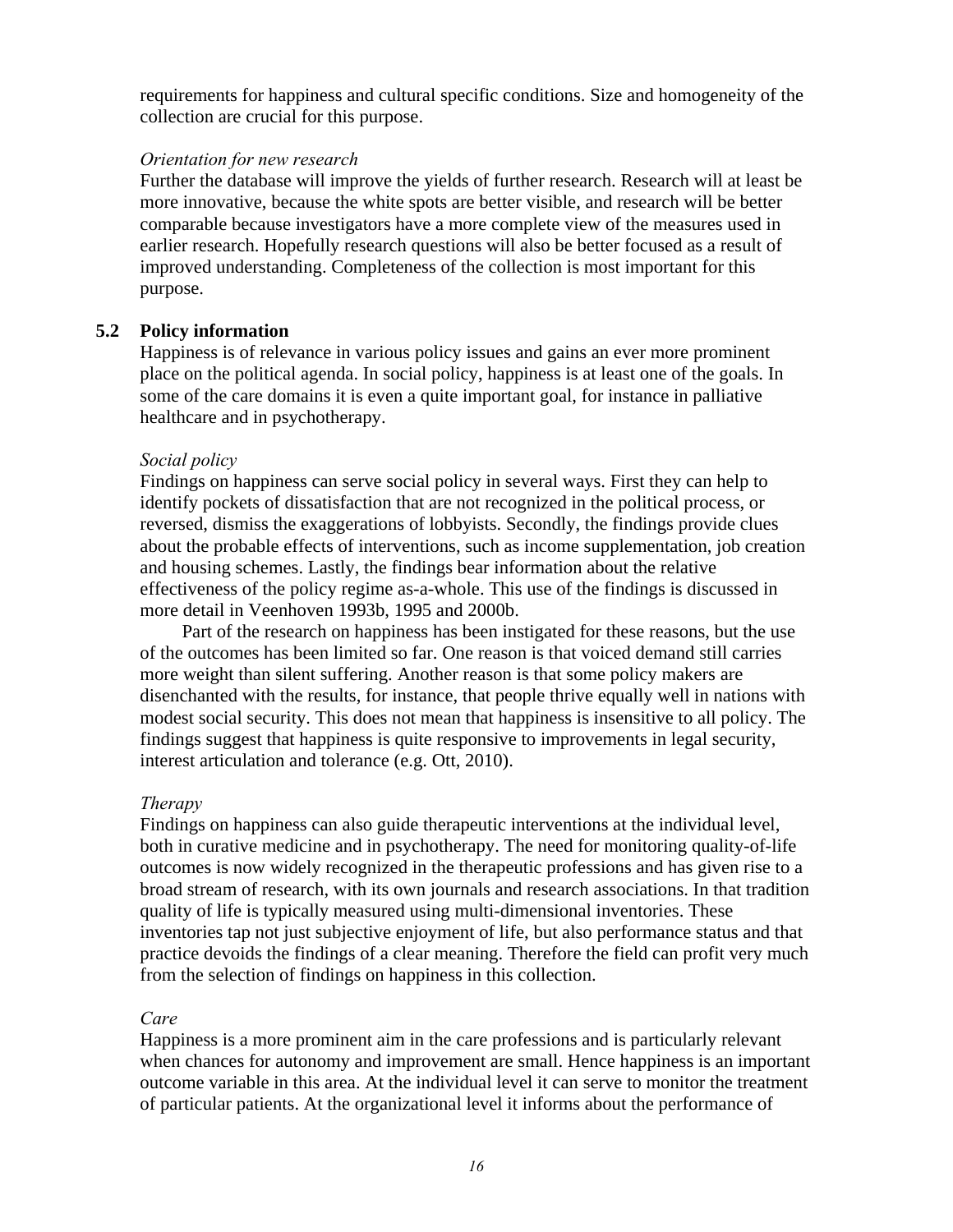clinics and departments. In this field there is also an established tradition of quality-oflife monitoring, but again the measures used for that purpose lack a clear meaning. Again a lot of more focused findings on happiness can be plucked from this research. When made well accessible for professionals, that information will give voice to the needs of clients.

# **5.3 Public enlightenment**

Journalists often use the collection and this use will probably increase in the future. As noted in the introduction, there is an increasing demand for information about happiness for personal clarification and for orientation in lifestyle choices. This demand materializes in a continuous stream of documentaries on happiness. Such use of the collection will increase when its availability and accessibility is improved.

# **6 WIDER USES OF THE DATA-SYSTEM**

Though developed for the study of happiness, this data-system can also be used for synthetic studies on other subjects. The basic software can be applied in quite different fields, such as in medical research or in cross-cultural psychology. Field specific elements, such as the classification of indicators and the list of statistics can easily be adapted. When applied on related matters, such as depression or self-esteem, the current classifications can be largely copied.

# **7 HOW TO INCLUDE YOUR WORK**

This database is updated continuously. If you deem your work relevant to this bibliography of happiness, please send a copy to the address below. 'Grey' papers are also welcomed.

- All scientific work on subjective appreciation of life-as-a-whole will be included in the bibliography.
- Results of empirical work will also be summarized in the findings collections provided that the measures of happiness used fit our validity demands.
- Not all the work eligible for the catalogs is entered at the moment. About 500 reports wait for extraction. You can speed up inclusion of your work if you enter the results on an electronic form that can be downloaded from the website. You can also ask us to hire an experienced student for entering your findings.
- Send your work to: World Database of Happiness, c/o Prof. Ruut Veenhoven, Erasmus University Rotterdam, Faculty of Social Sciences, POB 1738, NL 3000 DR Rotterdam, Netherlands, e-mail: [veenhoven@fsw.eur.nl](mailto:veenhoven@fsw.eur.nl)

# **8 CALL FOR RESEARCH-ASSOCIATES**

The World Database of Happiness started in the 1980s as a one-person project at Erasmus University Rotterdam. At that time I could easily enter all the research findings on happiness, because these were not many. The amount of research findings has grown much since and today we cannot handle the growing stream of findings with a team of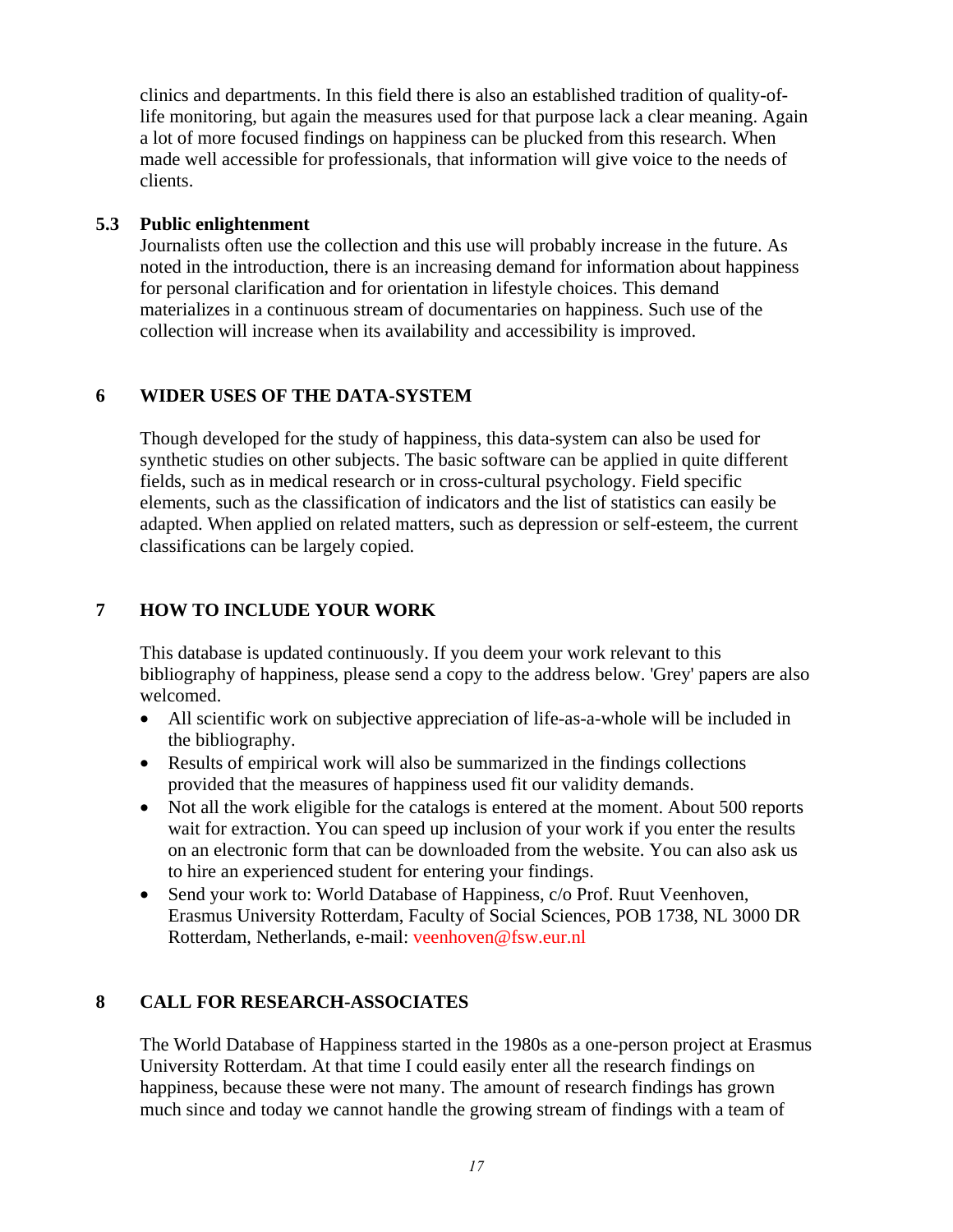five (full time equivalents). We also realize that we miss much of the research results in non-English speaking countries and in various pockets of specialization.

For these reasons we want to expand the team with interested scholars, willing to act as a 'research associate' to the database. Research associates take responsibility for keeping particular sections of the database up-to-date. They commit for 4-year periods and are mentioned as the first author on the 'finding-reports' of their section, which are extracted from the database every year.

This implies that the database will shift to a more decentralized structure, somewhat like Wikipedia, be it with a strong central control of quality and homogeneity. The software is being adjusted to that purpose and will soon allow entry from all over the world.

#### **8.1 Be a research associate for your country**

As a research associate for your country you keep track of survey studies on happiness in your home land and enter the observed distribution of responses in the collection of Happiness in Nations. Your name appears on top of the country reports that are part of that collection.

 In this function you can also gather further reports of research on happiness published in your country and enter these in the Bibliography of Happiness. Your name is mentioned in the list of associates to the Bibliography.

#### **8.2 Be a research associate for a particular issue**

As a research associate for an issue you keep track of happiness research on particular topics. Topics can be the happiness in particular *publics*, such as the happiness of widows, or the relationship between happiness and a particular *subject* matter, such as 'Income'. You add new publications on your issue to the Bibliography of Happiness and enter the findings in the collection Correlational Findings. Your name appears as first author on top of the 'Findings reports' on that particular issue that are extracted from the database. As a result of the task you are also the first to have the most recent overview of research in their field, which you can incorporate in your own research.

 This task is most suited for scholars who follow this field anyway and see an advantage in getting a more systematic view. Abstracting research findings in the standard format of the World Database of Happiness is not always easy and requires some training.

# **8.3 Be a co-investigator in the International Happiness Scale Interval Study**

Happiness is typically measured using single questions such as:

*Taking all things together, how happy would you would you say you are these days...?* 

- *Very happy*
- *Quite happy*
- *Not very happy*
- *Not at all happy*

Researchers have used slightly different questions, and this limits our ability to compare across countries and between studies. The following problems are involved.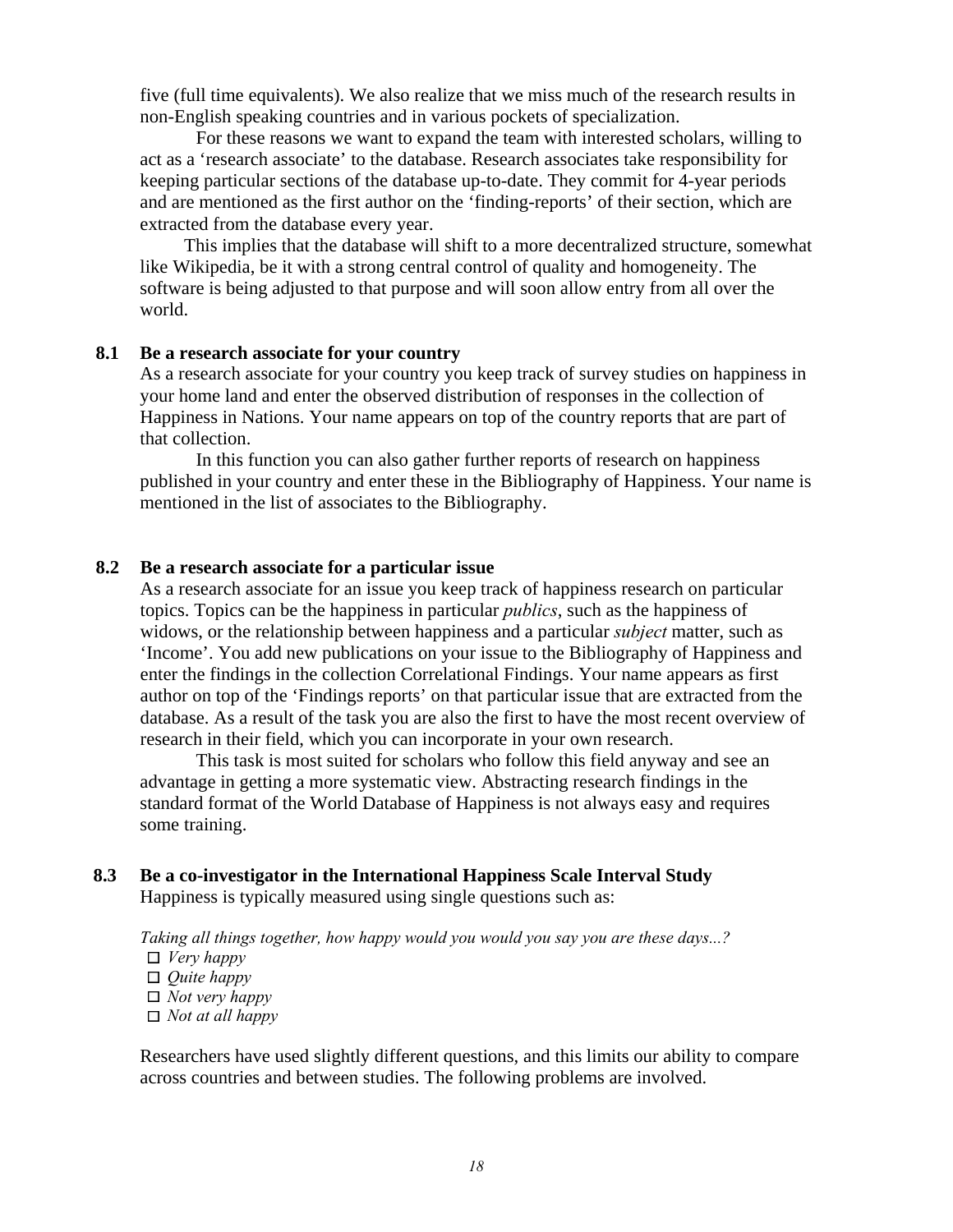*Distance of response options* It is typically assumed that the distances between answer options are equal and on this basis responses are given numerical values, e.g. 1 for 'not happy at all' and 2 for 'not very happy', 3 for 'quite happy' and 4 for 'very happy'. Is this assumption just? Is the difference between 'very happy' and 'quite happy' really the same as the difference between 'quite happy' and 'not very happy?

*Wording of response options* Questions differ in the words used for response options, e.g. 'pretty happy' instead of 'quite happy'. Do such subtle differences in phrasing make a difference? And if so: How much difference?

*Language* Although in international studies often the same question is used in different countries, a problem remains. Can we be sure that verbal labels have exact equivalents in other languages? Does 'happy' in English mean exactly the same as 'heureux' in French or 'feliz' in Spanish or does translation introduce subtle differences?

#### **8.4 Solution: transformation to one common scale**

Many of these problems can be dealt with if native speakers rate the degree of happiness denoted by the words used for response options, such as 'very' and 'pretty' happy. This can be done using a scale on which native speakers mark intervals. This method allows us to derive numerical values for particular response options in particular languages, which we can then use to produce more accurate mean scores.

#### *Scale interval study*

This method is applied in a web based study, in which university students rate response options. Students are presented with a few questions on happiness that have ever been used in survey studies in their country. For each question separately, they rate the relative value of each of the response options in their language. They do this on a computer screen on which they see a vertical bar scale that they can divide into sections by shifting separation lines. The response options are presented next to the scale and move with the bars. The student's task is to move the separation lines with the cursor until they feel that the intervals on the scale correspond with the degree of happiness denoted by each of the verbal response options. The task takes about 10 minutes. Responses are automatically recorded. Participating students log on to a website, using a password that is provided by the local co-investigator.

 The aim is to cover 74 languages. Given the precision required we need at least 200 respondents per language, so this study will require the participation of some 15.000 students. By now some 3000 students have participated. We still need studies in the following languages: Afrikaans, Albanian, Armenian, Azerbaijani, Bengali, Bulgarian, Catalan, Czech, Chinese, English (still, because there are so many questions in that language), Estonian, Danish, Farsi (Iran), Finnish, Fukunese (Taiwan), Georgian, Greek, Gujarati (India), Hausa (Nigeria), Hebrew (Israel), Icelandic, Igbo (Nigeria), Indonesian, Japanese, Kirgiz, Korean, Latvian, Lithuanian, Luganda (Uganda) Macedonian, Malay, Marathi (India), Polish, Portuguese, Punjabi (India, Pakistan), Pashto (Pakistan) Rutoro (Uganda) Sindebele (Zimbabwe) Shindi (Pakistan), Shona (Zimbabwe) Slovak, Swahili (Kenya, Tanzania), Swedish, Tagalog (Philippines), Tamil (India), Thai, Turkish, Tswana (South Africa) Ukrainian, Urdu (India, Pakistan), Vietnamese, Xhosa (South Africa), Yoruba (Nigeria) and Zulu (South Africa)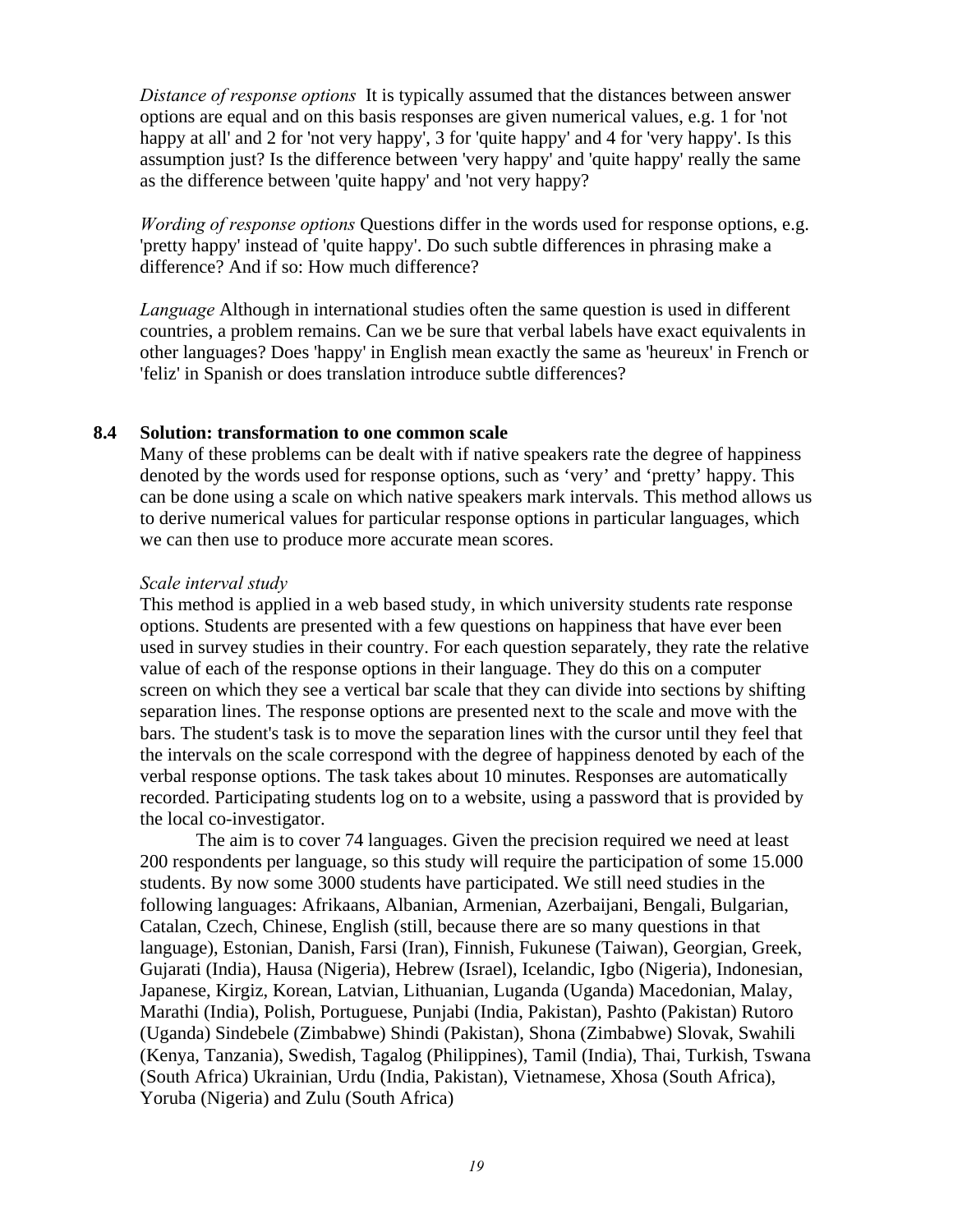Student-respondents are recruited by university professors who act as a coinvestigator in this project. Co-investigators get access to the data they gather and will be mentioned in publications on the entire project. They are also mentioned on the web site of this project: [http://worlddatabaseofhappiness.eur.nl/scalestudy/scale\\_fp.htm](http://worlddatabaseofhappiness.eur.nl/scalestudy/scale_fp.htm)

#### *Application on other subject matter*

This method can also be applied on questions on other things than happiness, e.g. on survey questions about health with answer options such as 'excellent', 'good', 'fair' and 'poor'. Interested scholars can get access to the software or can contract out the web  $work<sup>1</sup>$  $work<sup>1</sup>$  $work<sup>1</sup>$ .

Colleagues interested in participation can contact me at [veenhoven@fsw.eur.nl](mailto:veenhoven@fsw.eur.nl)

<span id="page-19-0"></span> $<sup>1</sup>$  The Scale Interval Recorder is developed at the RISBO</sup>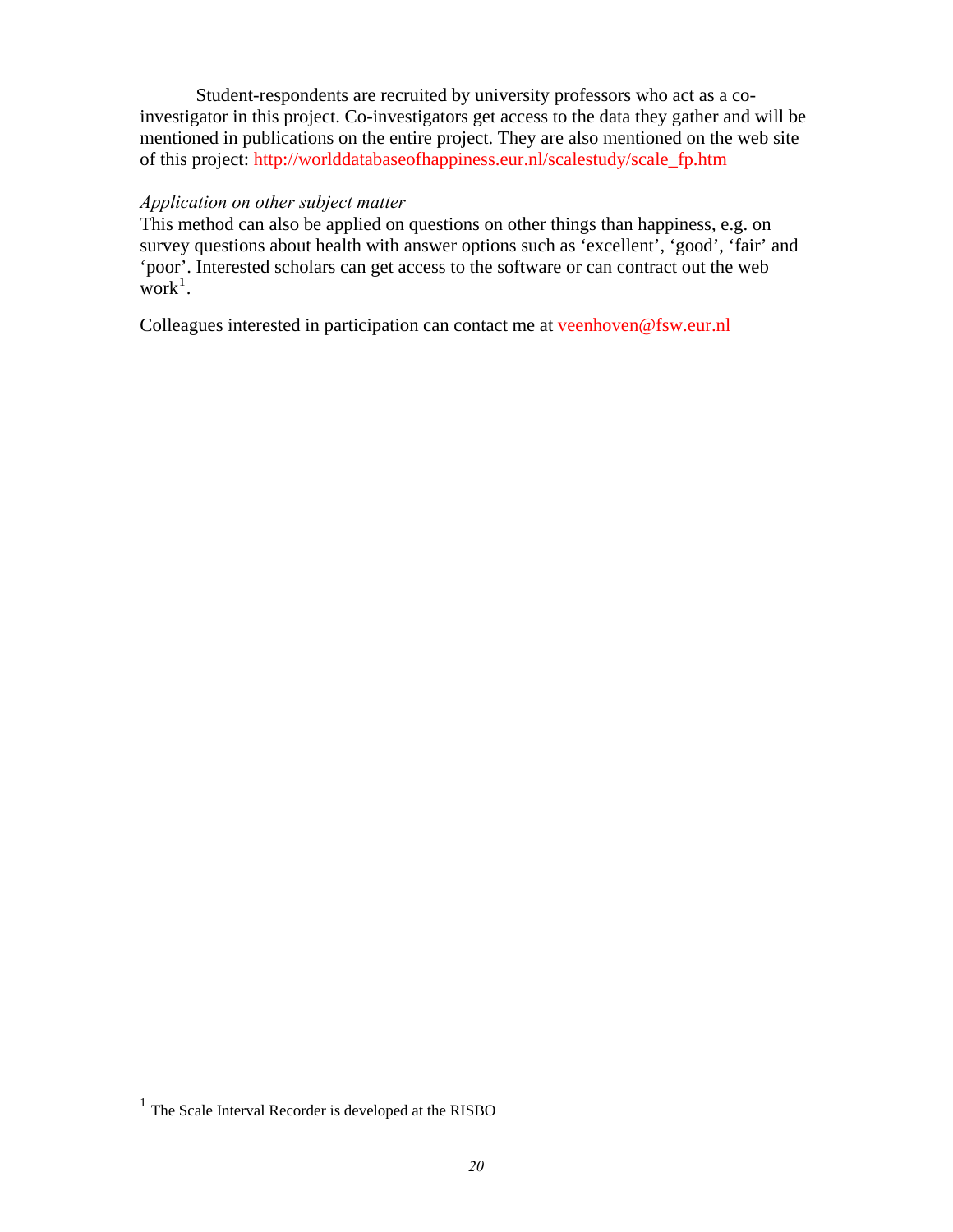# **References**

Anderson, C. (2008) *The end of theory: The data deluge makes scientific method obsolete*  Wired Magazine 16.07 http://www.wired.com.print/science/discoveries/magazine/16- 07/pb\_theory

Argyle, M. (1987) *The psychology of happiness*  Methuen, London, UK

Cooper, H. & Hedges, L.V. (eds) (1994) Handbook of Research Synthesis Russell Sage Foundation, New York

Cummins, R.A. (ed.) (2000) *Happiness and Progress*  Journal of Happiness Studies, vol. 1, nr 3 (special issue)

Diener, E., Emmons, R.A., Griffin, S & Larsen, R.J. (1985) *The satisfaction with life scale* Journal of Personality Assessment. 49: 71-75

Diener, E. (1999) *Subjective wellbeing, three decades of progress* Psychological Bulletin, vol. 125, pp. 276-301

Dolan, P., Peasgood, T & White, M. (2006) *Review of research on the influences on personal wellbeing and application to policy making* Defra report, London, UK

Ehrhardt, J., Saris, W. & Veenhoven, R.(2000) *Stability of life-satisfaction over time in a national panel* Journal of Happiness Studies, vol. 1, pp. 177-205

Feldman, F. (2008) *Whole life satisfaction concepts of happiness* Theoria, 74: 219-238

Frey, B. & Stutzer, A. (2002) *Happiness and economics* Princeton University Press, New York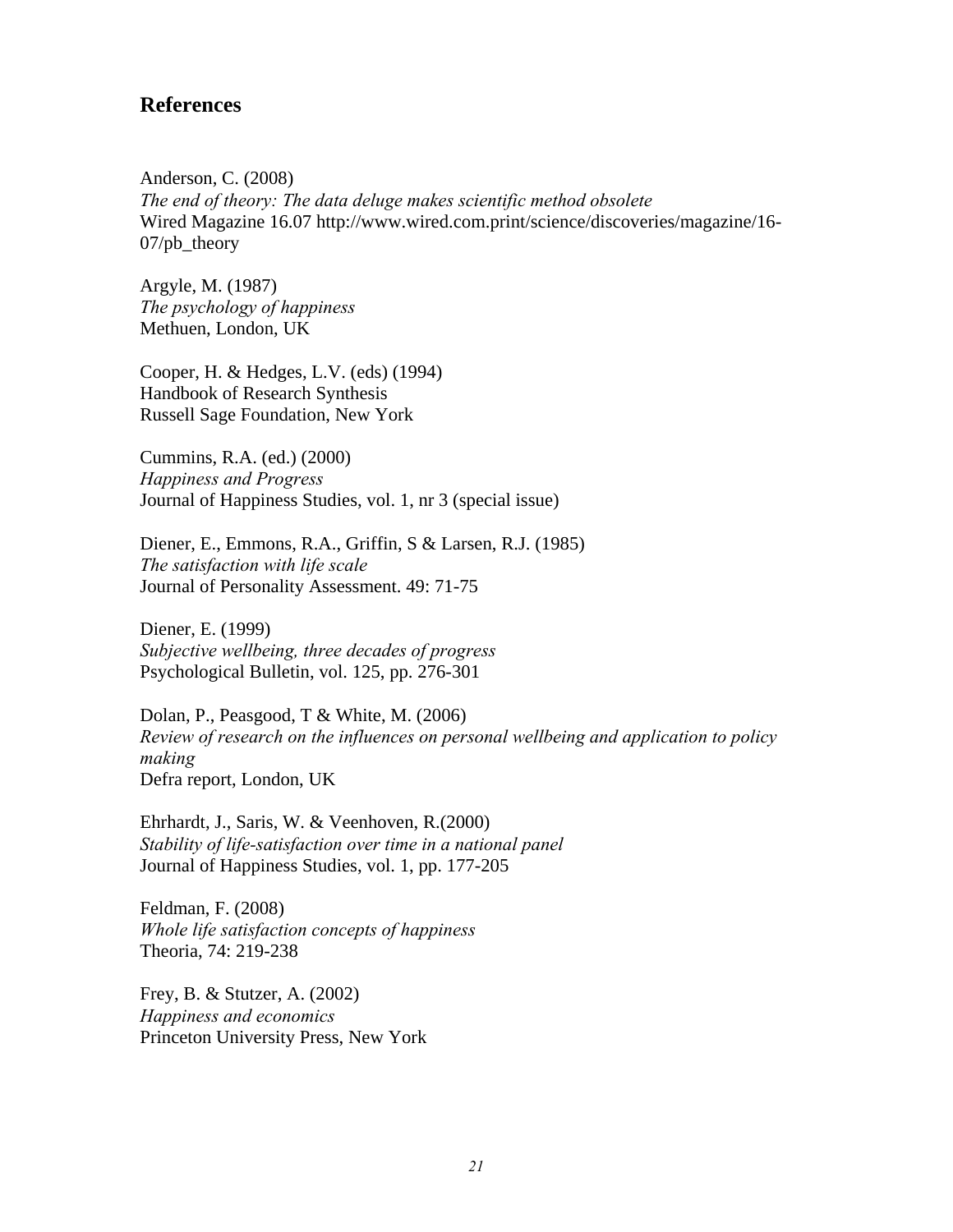Headey, B, & Wearing, A. (1992) *Understanding happiness, a theory of subjective wellbeing* Longman Cheshire, Melbourne, Australia

Hunter, J.E. & Schmidt, F.L. (2004) Methods of meta-analysis**:** Correcting error and bias in research findings Sage, New York

Light, R.J.& David B. Pillemer, D. B. (1984) *Summing up: the science of reviewing research*  Harvard University Press

Lipsey, M.W. & Schmidt, C. (journal editors) *Research Synthesis Methods* Wiley. Available at: http://www3.interscience.wiley.com/journal/122342604/home

Michalos, A.C., Cummins, B. Easterlin, B. & Veenhoven, R. (journal editors) *Journal of Happiness Studies* Springer. Available at: <http://www.springer.com/social+sciences/quality+of+life+research/journal/10902>

NCSS

*Software for meta-analysis* Available at: <http://www.ncss.com/metaanal.html>

Ott, J.C. (2010) *Good governance and happiness in nations* Journal of Happiness Studies, in press

Stock, W.A. et al (1983) *Age differences in subjective wellbeing, a meta-analysis* Evaluation studies review annual, pp. 279-302

Veenhoven, R. (1984) *Conditions of happiness*  Kluwer Academic, Dordrecht, Boston

Veenhoven, R. (1991) *Is happiness relative?*  Social Indicators Research, vol.24, pp.1-34

Veenhoven, R (1993a) *Happiness in nations: subjective appreciation of life in 56 nations 1946-1992*  RISBO, Erasmus University Rotterdam, 365 p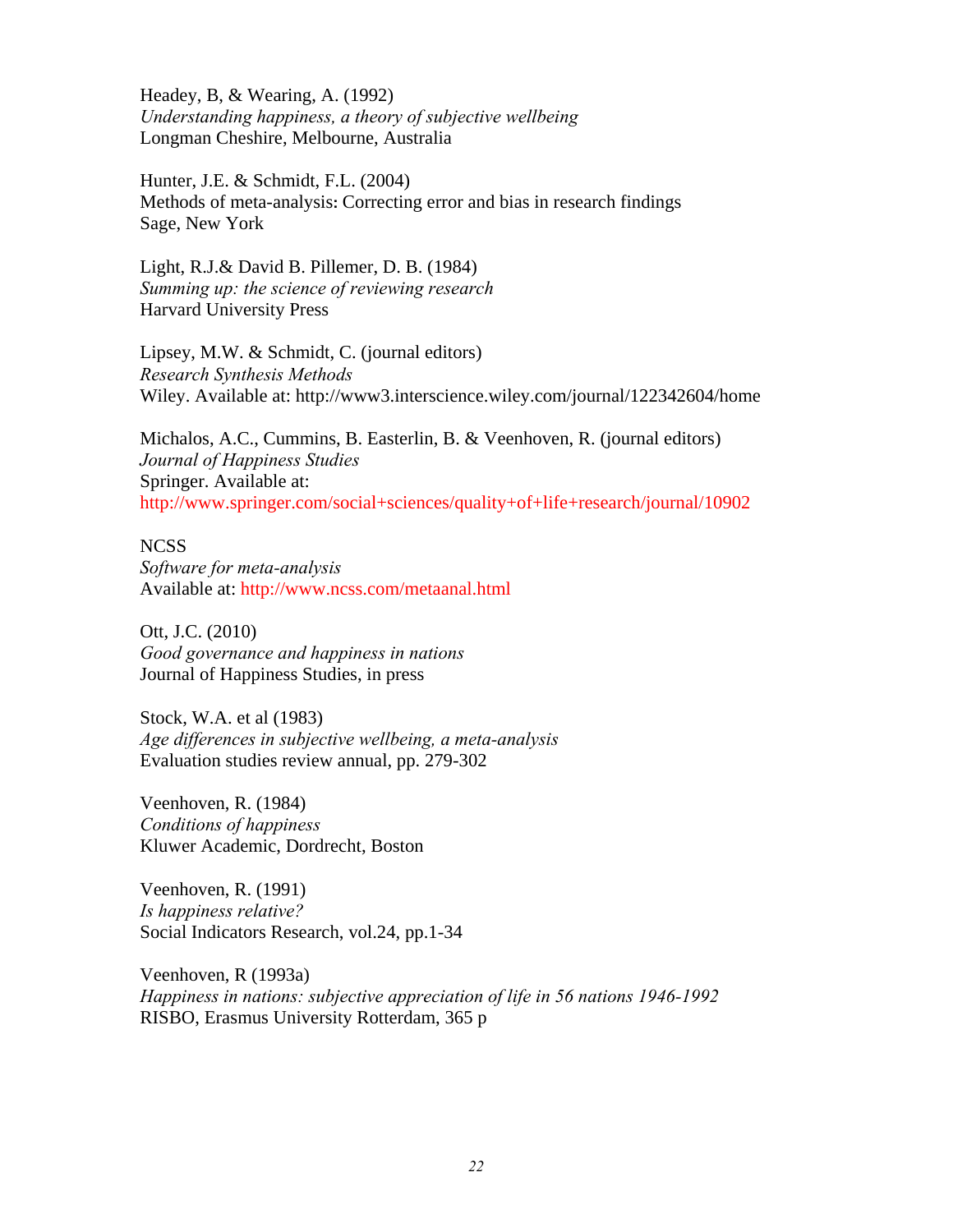Veenhoven, R. (1993b) *Happiness as an indicator in social policy evolution: some objections considered* in: Mesman Schulz et.al (eds.). Between Sociology and Social Practice, Liber Amicorum dedicated to Mark van de Vall. ITS, 1993, Nijmegen, p. 195-206

Veenhoven, R (1994b) *Is happiness a trait? Tests of the theory that a better society does not make people any happier*  Social Indicators Research, vol. 32, pp. 101-160

Veenhoven, R. (1995) *Developments in satisfaction research*  Social Indicators Research, vol. 37, pp. 1-46

Veenhoven, R. (1997) *Progrès dans la compréhension du bonheur*  Revue québécoise de psychologie, vol. 18, nr 2, pp 29-74

Veenhoven, R. (1999) *Quality of life in individualistic society*  Social Indicators Research, vol. 48, pp.157-186

Veenhoven, R. (2000a) *The four qualities of life*  Journal of Happiness Studies, vol. 1, nr. 1 pp. 1-39

Veenhoven, R. (2000b) *Wellbeing in the welfare state: Level not higher, distribution not more equitable*  Journal of Comparative Policy Analysis, vol. 2, pp. 91-125

Veenhoven, R. (2002) *Return of inequality in moderns society? Trends in dispersion of life-satisfaction in EUnations 1973-1996* Published in German in: Wolfgang Glatzer, Roland Habich, Karl Ulrich Maier (Hrgs), 'Socialer Wandel und Gesellschaftliche Dauerbeobachtung. Festschrift für Wolfgang Zapf', Leske + Bundrich, 2002 Opladen, Deutschland, pp.273-294

Veenhoven, R. (2009a) *How do we assess how happy we are?* in: Dutt, A. K. & Radcliff, B. (eds.) 'Happiness, Economics and Politics: Towards a multi-disciplinary approach', Edward Elger Publishers, Cheltenham UK, Chapter 3, page 45-69